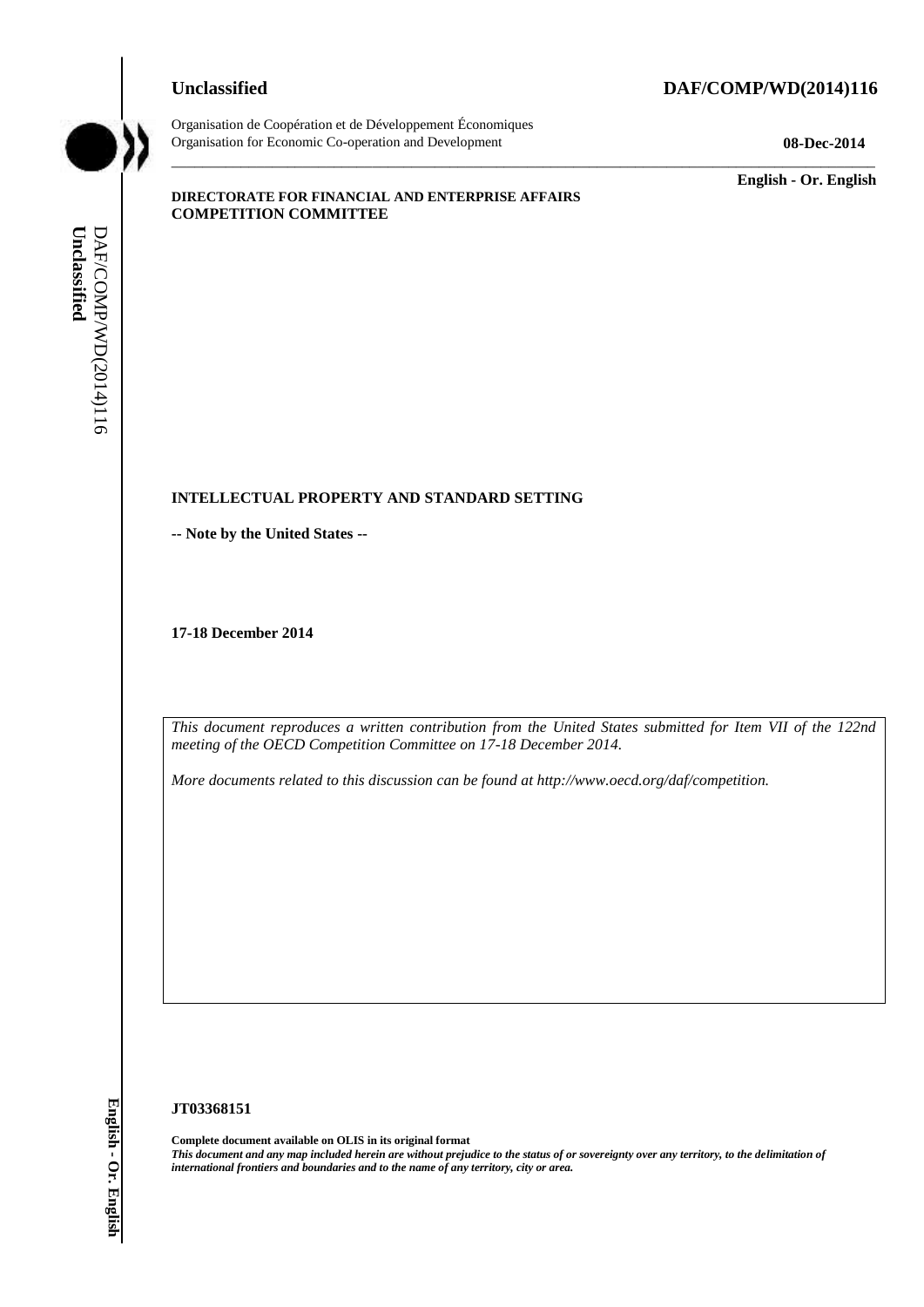## **1. Introduction**

1. In June 2010, the United States submitted a paper to the Competition Committee setting forth its views on U.S. competition policy concerning standard-setting activities.<sup>1</sup> This paper updates parts of that submission, focusing on U.S. antitrust enforcement actions and advisory policy guidance and leading U.S. court decisions in the area of standard setting and intellectual property rights. Through enforcement actions and policy statements, the U.S. Department of Justice, Antitrust Division (DOJ) and the U.S. Federal Trade Commission (FTC) (collectively "the Agencies") have provided significant guidance concerning competition issues related to standard setting and intellectual property rights. The Agencies' policy guidance and enforcement decisions in this area take into account the complementary roles that competition and intellectual property laws play in promoting innovation and enhancing consumer welfare.<sup>2</sup>

2. The Agencies recognize that the core principles of antitrust and intellectual property law can help ensure that any competition enforcement involving standard setting protects competition and consumers, and encourages investment, innovation, and participation in standard-setting activity. The Agencies acknowledge that, generally, "pricing freedom in bilateral licensing negotiations is critical for intellectual property owners.<sup>33</sup> Market power is not presumed from a patent because often there are substitutes for the patented technology.<sup>4</sup> When patents confer market power, ordinarily "exercise of monopoly power, including the charging of monopoly prices, through the exercise of a lawfully gained monopoly position will not run afoul of the antitrust laws."<sup>5</sup> Competition enforcement involving intellectual property rights should protect competition and should not be used to advance unrelated domestic or industrial policy goals. In the Agencies' view, "[e]nforcers need to be particularly careful about imposing price controls or prohibiting so-called 'excessive pricing."<sup>6</sup> "Enforcement activity that deprives patent owners of a reasonable reward in one country can depress incentives to create technology for next-generation standards that will benefit consumers around the world."<sup>7</sup> Thus, using competition enforcement solely to reduce the royalty firms pay

 $\frac{1}{1}$ Submission of the United States to Working Party No. 2 on Competition and Regulation, DAF/COMP/WP2/WD(2010)28 [hereinafter 2010 U.S. Submission], *available at* [http://www.ftc.gov/sites/default/files/attachments/us-submissions-oecd-and-other-international](http://www.ftc.gov/sites/default/files/attachments/us-submissions-oecd-and-other-international-competition-fora/usstandardsetting.pdf)[competition-fora/usstandardsetting.pdf.](http://www.ftc.gov/sites/default/files/attachments/us-submissions-oecd-and-other-international-competition-fora/usstandardsetting.pdf) 

<sup>&</sup>lt;sup>2</sup> U.S. DEP'T OF JUSTICE & FED. TRADE COMM'N, ANTITRUST ENFORCEMENT AND INTELLECTUAL PROPERTY RIGHTS: PROMOTING INNOVATION AND COMPETITION 1 (2007) [hereinafter 2007 IP Report], *available at* [http://www.ftc.gov/sites/default/files/documents/reports/antitrust-enforcement-and-intellectual-property](http://www.ftc.gov/sites/default/files/documents/reports/antitrust-enforcement-and-intellectual-property-rights-promoting-innovation-and-competition-report.s.department-justice-and-federal-trade-commission/p040101promotinginnovationandcompetitionrpt0704.pdf)[rights-promoting-innovation-and-competition-report.s.department-justice-and-federal-trade](http://www.ftc.gov/sites/default/files/documents/reports/antitrust-enforcement-and-intellectual-property-rights-promoting-innovation-and-competition-report.s.department-justice-and-federal-trade-commission/p040101promotinginnovationandcompetitionrpt0704.pdf)[commission/p040101promotinginnovationandcompetitionrpt0704.pdf.](http://www.ftc.gov/sites/default/files/documents/reports/antitrust-enforcement-and-intellectual-property-rights-promoting-innovation-and-competition-report.s.department-justice-and-federal-trade-commission/p040101promotinginnovationandcompetitionrpt0704.pdf)

<sup>&</sup>lt;sup>3</sup> Bill Baer, Assistant Att'y Gen., Antitrust Div., U.S. Dep't of Justice, International Antitrust Enforcement: Progress Made; Work to Be Done, Remarks as Prepared for Delivery at the 41st Annual Conference on International Antitrust Law and Policy 7 (Sept. 12, 2014) [hereinafter Baer, Progress Made; Work to Be Done], *available at* [http://www.justice.gov/atr/public/speeches/308592.pdf;](http://www.justice.gov/atr/public/speeches/308592.pdf) *see also* Edith Ramirez, Chairwoman, Federal Trade Comm'n, Standard-Essential Patents and Licensing: An Antitrust Enforcement Perspective, Remarks Presented at the 8<sup>th</sup> Annual Global Antitrust Enforcement Symposium 11 (Sept. 10, 2014) [hereinafter Ramirez, Standard-Essential Patents and Licensing], *available at* [http://www.ftc.gov/system/files/documents/public\\_statements/582451/140915georgetownlaw.pdf.](http://www.ftc.gov/system/files/documents/public_statements/582451/140915georgetownlaw.pdf)

<sup>4</sup> *See* Illinois Tool Works v. Independent Ink., 547 U.S. 28, 31 (2006); U.S. Dep't of Justice & Federal Trade Comm'n, Antitrust Guidelines for the Licensing of Intellectual Property § 2.2 (1995), *reprinted in* 4 Trade Reg. Rep. (CCH) ¶ 13,132, *available at* [http://www.usdoj.gov/atr/public/guidelines/0558.pdf.](http://www.usdoj.gov/atr/public/guidelines/0558.pdf)

<sup>5</sup> 2007 IP Report, *supra* note 2, at 1.

<sup>6</sup> Baer, Progress Made; Work to Be Done, *supra* note 3, at 7.

<sup>7</sup> Ramirez, Standard-Essential Patents and Licensing, *supra* note 3, at 2.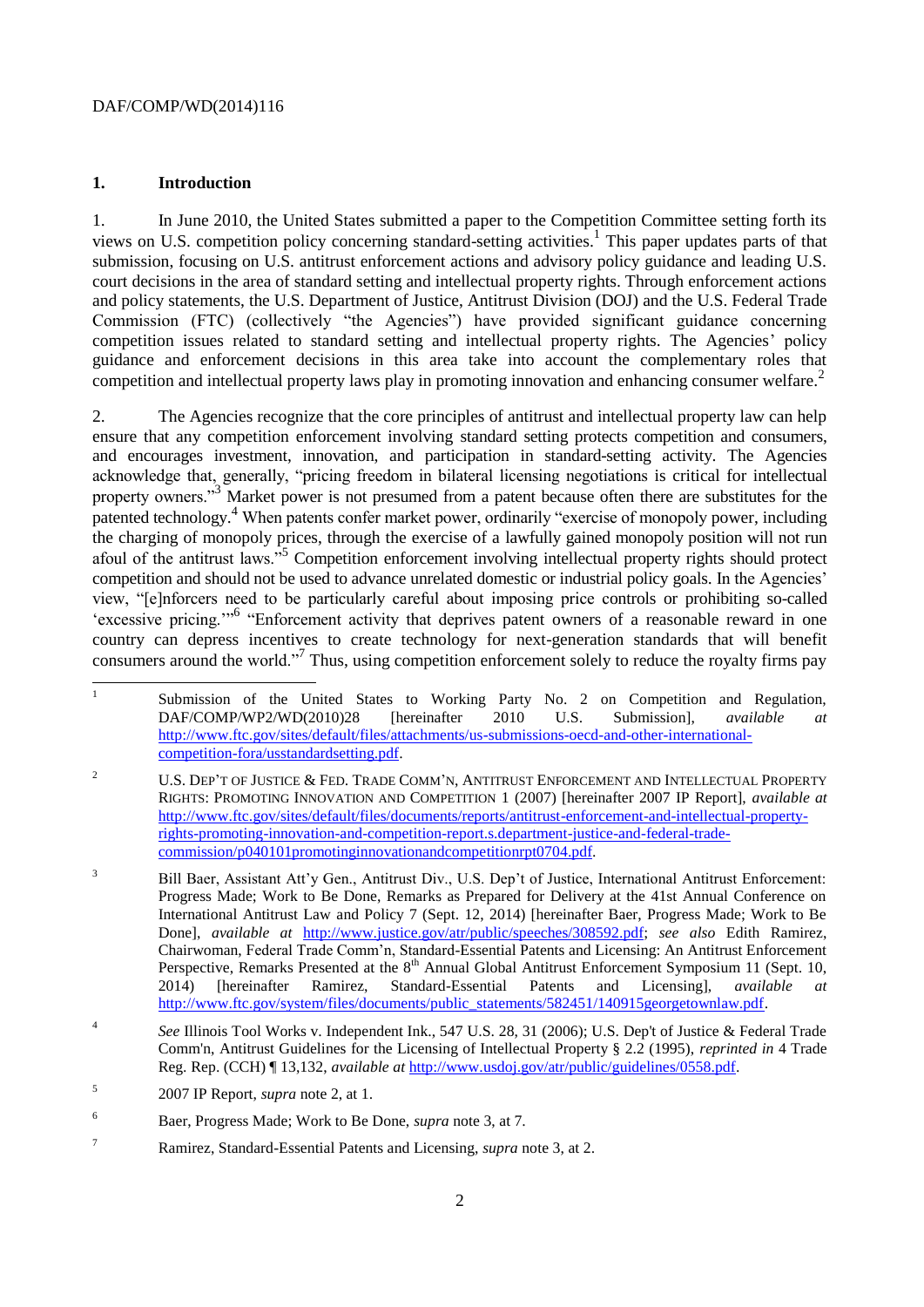to implement standardized technology may diminish incentives for future inventors to contribute their patented technology to a standard and to compete and innovate. The Agencies seek to promote consumer welfare and innovation by supporting incentives to innovate created by adequate and effective intellectual property rights while protecting competition in their enforcement decisions involving standard setting.

3. This paper first provides general background on standard-setting activities, the procompetitive benefits of standard setting, and the potential for competitive harm, and then surveys U.S. antitrust enforcement developments and the Agencies' policy guidance since 2010. The paper also briefly discusses recent U.S. case law that addresses the judicial calculation of royalties and availability of injunctive relief in patent infringement actions in the U.S. court system when a patent is committed to being licensed on (fair, reasonable, and non-discriminatory terms  $(F/RAND)^8$ ).

# **2. General Background on Standard Setting**

## *2.1 The nature of standards and standard setting*

4. "Industry standards are widely acknowledged to be one of the engines driving the modern economy."<sup>9</sup> "Standards can make products less costly for firms to produce and more valuable to consumers. They can increase innovation, efficiency, and consumer choice; foster public health and safety; and serve as a 'fundamental building block for international trade.'"<sup>10</sup> Standards enable virtually all the products we rely upon in modern society, including mechanical, electrical, information, telecommunications, and other systems, to interoperate.<sup>11</sup> "The most successful standards are often those that provide timely, widely adopted, and effective solutions to technical problems."<sup>12</sup>

5. The process by which industry standards are developed and adopted varies. Standards development in the United States may be characterized as sector based and market led. U.S. businesses often collaborate to establish standards by working through standard-setting organizations  $(SSSOs)^{13}$  to develop a standard that all firms, regardless of whether they participate in the process, can use in making

<sup>8</sup> <sup>8</sup> The precise language of the licensing commitment varies by jurisdiction. In the United States, participants in a standard-setting organization may commit to license patents that are essential to a standard on "reasonable and non-discriminatory" (RAND) terms, whereas in other jurisdictions, they may commit to license such patents on terms that are "fair, reasonable, and non-discriminatory" (FRAND). Commentators frequently use "RAND" and "FRAND" interchangeably. For purposes of this paper, "F/RAND" refers to FRAND and RAND commitments. "F/RAND-encumbered" means that a standard-essential patent (SEP) is subject to a voluntary F/RAND commitment.

<sup>9</sup> 2007 IP Report, *supra* note 2, at 33.

<sup>&</sup>lt;sup>10</sup> 2007 IP Report, *supra* note 2 (internal citations omitted). The United States is a party to trade agreements governing the development, adoption and implementation of standards-related measures. The particular rules governing standards-related measures under the World Trade Organization Agreement on Technical Barriers to Trade (TBT Agreement) and U.S. free trade agreements, as well as the U.S. legal framework for implementing its standards-related trade obligations, are described in the *2014 Report on Technical Barriers to Trade (TBT Report)*, *available at* [http://www.ustr.gov/sites/default/files/2014%20TBT%20Report.pdf.](http://www.ustr.gov/sites/default/files/2014%20TBT%20Report.pdf)

<sup>&</sup>lt;sup>11</sup> With respect to beneficial network effects stemming from standardization-induced interoperability, see Michael L. Katz & Carl Shapiro, *Systems Competition and Network Effects*, 8 J. ECON. PERSP. 93, 109 (1994).

<sup>12</sup> 2007 IP Report, *supra* note 2, at 33.

<sup>13</sup> For ease of discussion, this paper will refer to all collaborative standards-setting groups – whether standards development organizations (SDOs), promoter's groups, joint ventures, special interest groups, or consortia – as SSOs, recognizing that SSOs vary widely in size, formality, operation, and scope.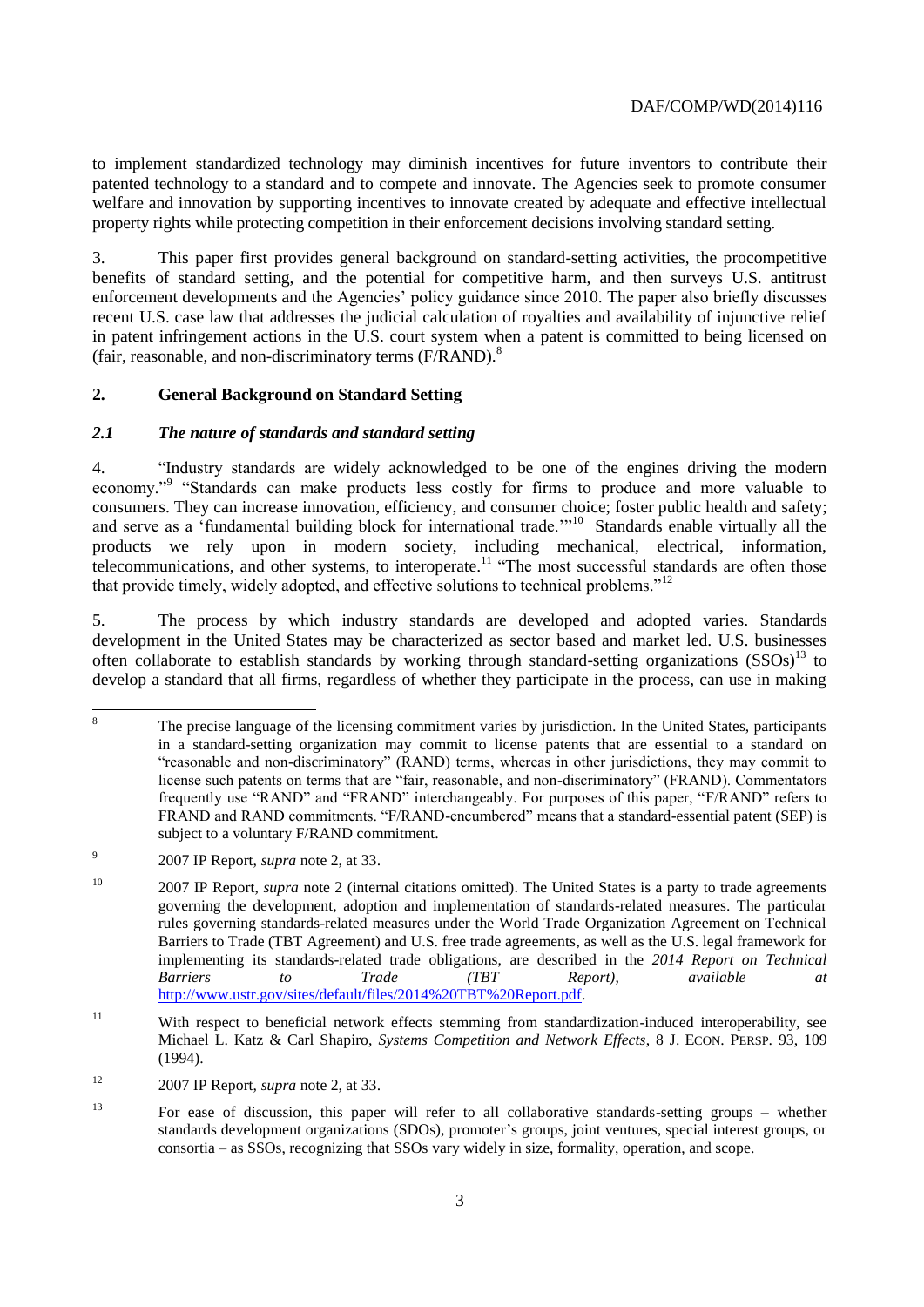products.<sup>14</sup> "[S]tandards may also be set in the marketplace where firms vigorously compete, [sometimes] in a winner-take-all standards war to establish their own technology as the *de facto* standard."<sup>1</sup>

6. Most standards developed and used in the United States are voluntary consensus standards created through private sector leadership.<sup>16</sup> In some instances, United States Government (USG) agencies need standards to achieve their own regulatory and procurement objectives. In these situations, the USG prefers that the federal agencies rely on voluntary consensus standards instead of government standards.<sup>17</sup>

In some countries, governments themselves are involved in selecting technologies to be incorporated into voluntary, collaborative standards, and in determining acceptable royalty and other licensing terms. Such government involvement has the potential to undermine incentives to innovate and to participate in the standard-setting process. Consequently, even for mandatory technical regulations that the government needs to set, the USG may determine the performance requirements that a standard needs to meet, but it allows SSOs to determine which technologies to incorporate according to intellectual property rules set by each SSO, and not mandated by the government.

8. In the United States, as elsewhere, licensing on F/RAND terms for SEPs arises through voluntary commitments by the patent holder.<sup>18</sup> Intellectual property disclosures to SSOs and licensing commitments are designed to promote access to the technology needed to implement the standard on F/RAND terms and to encourage patent holder participants to include the best technology in a standard by allowing for appropriate compensation.<sup>19</sup> Firms that participate in collaborative standard setting can reap significant benefits. For example, a firm that contributes patented technology to a standard might "enjoy a first-mover advantage if [the firm's] technology is adopted as the standard" and it can benefit from an expanded market for the licensing of its technology.<sup>20</sup> Even firms whose technology is not accepted may benefit by gaining technical knowledge as well as insights regarding what technology will ultimately be adopted.<sup>21</sup>

 $14$ <sup>14</sup> 2007 IP Report, *supra* note 2, at 33 (internal citations omitted).

<sup>&</sup>lt;sup>15</sup> *Id.* at 34 (internal citations omitted).

<sup>&</sup>lt;sup>16</sup> Development of voluntary consensus standards includes several attributes, outlined in Office of Mgmt. & Budget, Exec. Office of the President, OMB Circular A-119, Fed. Participation in the Dev. and Use of Voluntary Consensus Standards and in Conformity Assessment Activities (1998) [hereinafter OMB Circular A-119], *available at* http://www.whitehouse.gov/omb/circulars\_a119; *see also* OMB A-119 Revision Process, *available at* [http://www.whitehouse.gov/sites/default/files/omb/inforeg/revisions-to-a-](http://www.whitehouse.gov/sites/default/files/omb/inforeg/revisions-to-a-119-for-public-comments.pdf)[119-for-public-comments.pdf.](http://www.whitehouse.gov/sites/default/files/omb/inforeg/revisions-to-a-119-for-public-comments.pdf)

<sup>17</sup> OMB Circular A-119, *supra* note 16. An exception arises when reliance on voluntary-consensus standards would be inconsistent with law or otherwise impractical. *Id*.

<sup>18</sup> *See, e.g.,* Ramirez, Standard-Essential Patents and Licensing, *supra* note 3, at 11.

<sup>19</sup> *See, e.g.*, Christine Varney, Assistant Att'y Gen., Antitrust Div., U.S. Dep't of Justice, Promoting Innovation Through Patent and Antitrust Law and Policy 9 (May 26, 2010), *available at*  [http://www.justice.gov/atr/public/speeches/260101.pdf.](http://www.justice.gov/atr/public/speeches/260101.pdf) These disclosures and F/RAND commitments sometimes identify specific patents that are or may become essential to the standard being developed, or they may be more general "blanket disclosures" or "blanket F/RAND commitments" applicable to a participant's portfolio. Blanket F/RAND commitments do not typically enumerate specific patents that might be infringed by the standard in question, but rather offer F/RAND terms with respect to all patents within the participant's portfolio that are or may become standard essential.

<sup>20</sup> *See* 2007 IP Report, *supra* note 2, at 41.

<sup>21</sup> *See, e.g.*, INTERNATIONAL ELECTROTECHNICAL COMM'N, STANDARDS FOR BUSINESS - HOW COMPANIES BENEFIT FROM PARTICIPATION IN INTERNATIONAL STANDARDS SETTING (2006) (presenting case studies of how companies had benefitted from participation in SSOs). *available at* how companies had benefitted from participation in SSOs), *available at*  [http://www.iec.ch/about/globalreach/academia/pdf/vries-1.pdf.](http://www.iec.ch/about/globalreach/academia/pdf/vries-1.pdf)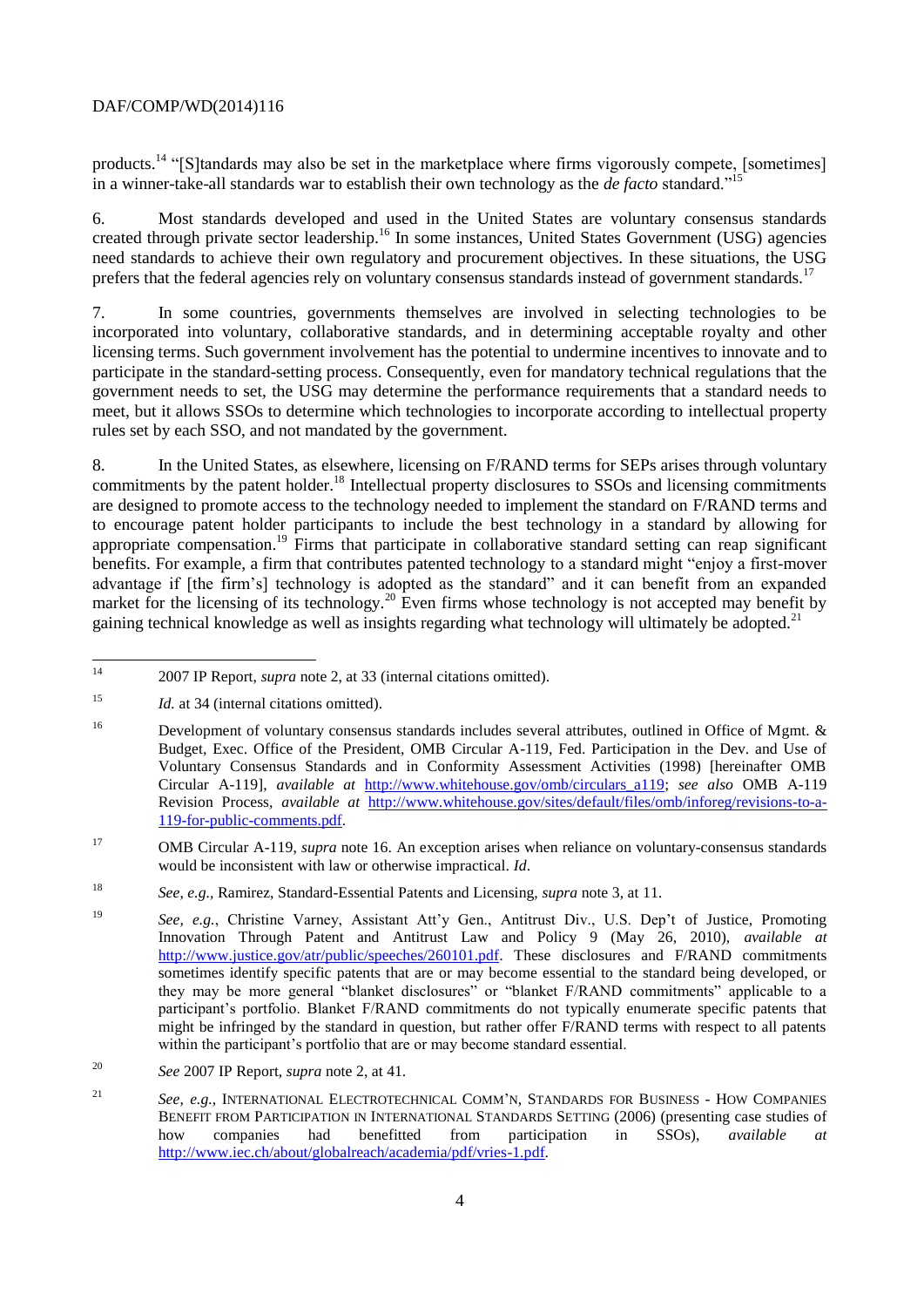9. When a patent holder, in its discretion, declines to make a licensing commitment, the policies of many SSOs allow the SSO then to decide whether to use a different technology, to include the technology without a licensing commitment from its owner, or to abandon the proposed standard. It is foundational that a patent holder's determination of whether to contribute technology to a standard must be voluntary and free of government coercion or pressure. The patent holder, for example, may choose to exercise its right to exclude others from using the patented product or process by supporting an alternative standard or retaining the patented technology for its exclusive use. The SSO likewise may decide not to include the patented technology in the standard, or it may choose to incorporate the patented technology into the standard with the recognition that the patent holder may later choose to seek whatever royalties the market will bear.

# *2.2 Potential procompetitive benefits of collaborative standard setting*

10. In many contexts, the collaborative standard-setting process can produce substantial benefits. The U.S. Supreme Court has stated that when "private associations promulgate safety standards based on the merits of objective expert judgments and through procedures that prevent the standard-setting process from being biased by members with economic interests in stifling product competition . . . those private standards can have significant procompetitive advantages.<sup>22</sup> As the FTC has explained, "[t]ypically, the procompetitive benefits of standard setting outweigh the loss of market competition. For this reason, antitrust enforcement has shown a high degree of acceptance of, and tolerance for, standard-setting activities."<sup>23</sup>

11. As described above, these benefits take a variety of forms. "[T]he collaborative standard-setting process can enable industry participants to share knowledge and develop a 'best-of-breed' product or process."<sup>24</sup> Interoperability standards, by ensuring that products from different manufacturers can work together, offer a range of benefits.<sup>25</sup> Such standards "pavel] the way for moving many important innovations into the marketplace, including the complex communications networks and sophisticated mobile computing devices that are hallmarks of the modern age."<sup>26</sup>

12. Standard setting may help to prevent coordination failures that can arise in markets that have network effects.<sup>27</sup> In such markets, consumers' individual decisions may lead them to choose incompatible networks, even though they would all be better off if they coordinated.<sup>28</sup> An SSO can provide leadership

 $22$ Allied Tube & Conduit Corp. v. Indian Head, Inc., 486 U.S. 492, 501 (1988).

<sup>23</sup> In the Matter of Rambus, Inc., 2006-2 Trade Cas. (CCH) ¶ 75364 4 (F.T.C. Aug. 2, 2006), *rev'd on other grounds*, Rambus, Inc. v. Fed'l Trade Comm'n, 522 F.3d 456 (D.C. Cir. 2008).

<sup>&</sup>lt;sup>24</sup> Ltr. from Thomas O. Barnett, Assistant Att'y Gen., Antitrust Div., U.S. Dep't of Justice, to Robert A. Skitol, Partner, Drinker, Biddle & Reath, LLP at 7 (Oct. 30, 2006) [hereinafter VITA Business Review Letter], *available at* [http://www.justice.gov/atr/public/busreview/219380.pdf.](http://www.justice.gov/atr/public/busreview/219380.pdf)

<sup>25</sup> *See, e.g.*, TELECOMMUNICATION STANDARDIZATION BUREAU, INT'L TELECOMMUNICATION UNION: UNDERSTANDING PATENTS, COMPETITION AND STANDARDIZATION IN AN INTERCONNECTED WORLD 25-27 (July 2014) (explaining that standards can "[e]ncourage innovation and competition," "facilitate interoperability," "[i]ncrease cost efficiency," and "[p]romote national development"), *available at* http://www.itu.int/en/ITU-T/Documents/Manual Patents Final E.pdf.

<sup>&</sup>lt;sup>26</sup> U.S. DEP'T OF JUSTICE & U.S. PATENT & TRADEMARK OFFICE, POLICY STATEMENT ON REMEDIES FOR STANDARDS-ESSENTIAL PATENTS SUBJECT TO VOLUNTARY F/RAND COMMITMENTS 3 (2013) [hereinafter DOJ-PTO Joint Policy Statement], *available at* [http://www.justice.gov/atr/public/guidelines/290994.pdf.](http://www.justice.gov/atr/public/guidelines/290994.pdf)

<sup>&</sup>lt;sup>27</sup> "[T]here are network effects if one agent's adoption of a good (a) benefits other adopters of the good (a'total effect') and (b) increases others' incentive to adopt it (a 'marginal effect')." Joseph Farrell & Paul Klemperer, *Coordination and Lock-in: Competition with Switching Costs and Network Effects*, 3 HANDBOOK OF INDUSTRIAL ORGANIZATION 1967, 2007 (2007).

<sup>28</sup> *See id*. at 2022-24.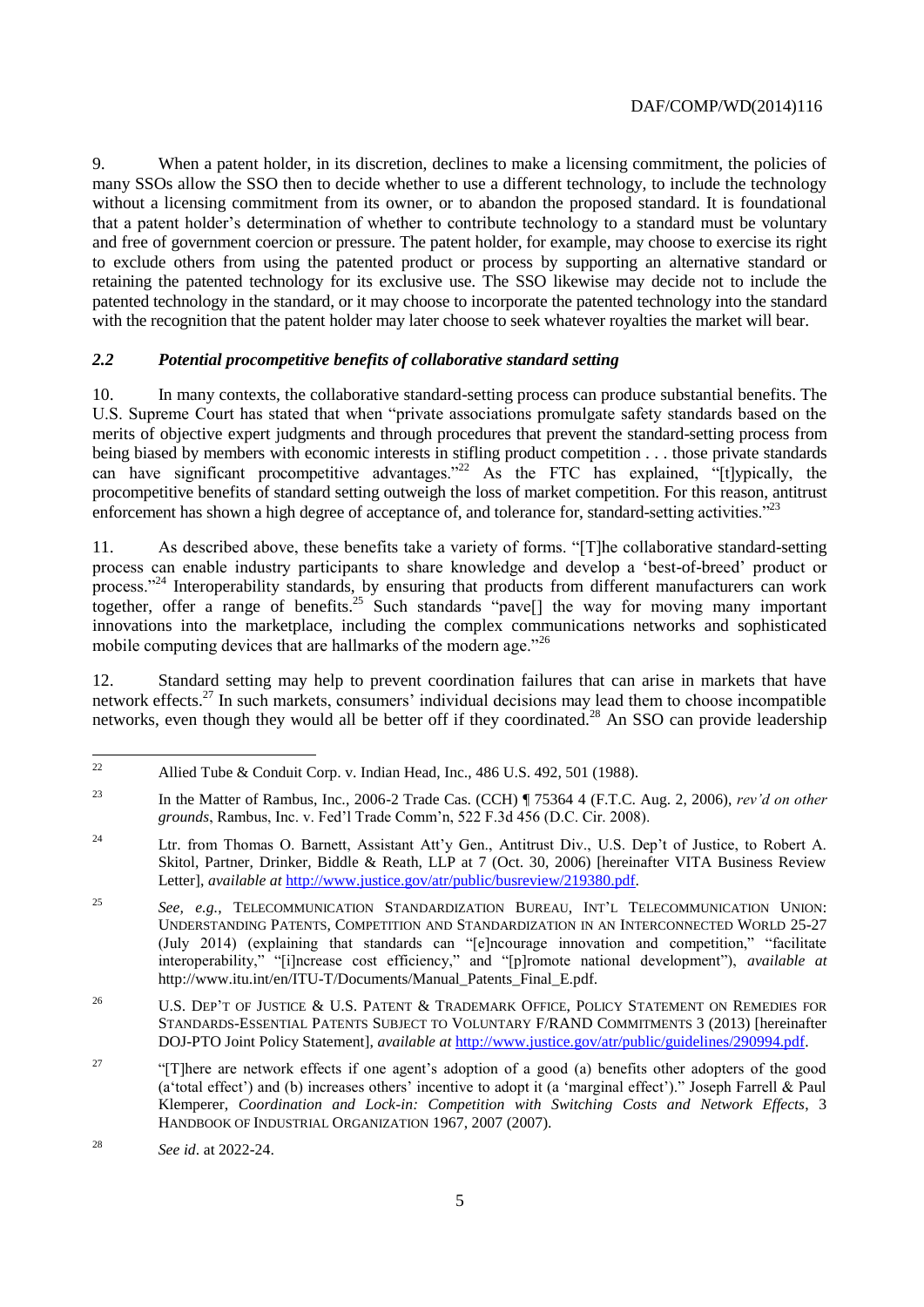that prevents this situation from occurring. In addition, "[b]y agreeing on an industry standard, firms may be able to avoid many of the costs and delays of a standards war, thus substantially reducing transaction costs to both consumers and firms" and speeding up the introduction and adoption of innovative products and services in the marketplace.<sup>29</sup> In short, standard setting offers numerous efficiencies.

## *2.3 Potential harm to competition from collaborative standard setting*

13. As set forth in the United States' 2010 submission, collaborative standard setting "is not free of potential social costs."<sup>30</sup> In general, agreements among competitors about which standard is best for the marketplace replaces competition that otherwise would have occurred absent the standard-setting process.<sup>31</sup> The U.S. Supreme Court has condemned efforts by SSOs or their members that used the standard-setting process to exclude rivals from the market as a violation of Section 1 of the Sherman Act, which prohibits concerted action that unreasonably restrains competition.<sup>32</sup>

14. Certain competition concerns may arise when standards incorporate technologies that are protected by intellectual property rights.<sup>33</sup> One potential competition concern relates to the market power that an intellectual property owner may gain from having its technology incorporated into a standard.<sup>34</sup> Once a technology is selected, it may be very costly for implementers to switch to a different technology or standard.<sup>35</sup> Owners of essential patents included in a standard may take advantage of any new market power derived from the standard and "hold-up" the implementation of the standard, by, for example, excluding competitors from the market based on the infringement of a patent that is necessary to implement the standard, or by obtaining higher prices for their inventions or licensing terms that would not have been possible before the standard was set. $3^{\circ}$ I.

## *The Agencies have explained that,*

*Before, or ex ante, adoption of a standard, multiple technologies may compete to be incorporated into the standard under consideration. Afterwards, unless they have protected themselves ex ante, users of the "winning" technology may lack effective substitutes precisely because the SSO chose it as the standard. Thus, ex post, the owner of a patented technology necessary to implement the standard may have the power to extract higher royalties or other licensing terms that reflect the absence of competitive alternatives. The users of the patented technology do not receive the price benefits that competition between technologies can provide. Consumers of the products using the standard would be harmed to the extent those higher royalties were passed on in the form of higher prices.<sup>37</sup>*

<sup>29</sup> <sup>29</sup> 2007 IP Report, *supra* note 2, at 34.

<sup>30</sup> 2010 U.S. Submission, *supra* note 1, at 6.

<sup>31</sup> *Id.*; *see also* 2007 IP Report, *supra* note 2, at 34.

<sup>32</sup> *See* 2010 U.S. Submission, *supra* note 1 at 7-8 (discussing cases).

<sup>33</sup> *See generally* 2007 IP Report, *supra* note 2.

<sup>34</sup> *Id*. at 35-36

<sup>35</sup> *Id.* at 36.

<sup>36</sup> Renata B. Hesse, Deputy Assistant Att'y Gen., Antitrust Div., U.S. Dep't of Justice, Six "Small" Proposals for SSOs Before Lunch, Remarks as Prepared for the ITU-T Patent Roundtable 5 (Oct. 10, 2012) [hereinafter, Hesse, Six "Small" Proposals for SSOs Before Lunch], *available at*  [http://www.justice.gov/atr/public/speeches/287855.pdf.](http://www.justice.gov/atr/public/speeches/287855.pdf) Licensing commitments designed to mitigate such hold-up opportunities must be made voluntarily. *See supra*, §2.1.

<sup>37</sup> *See* 2010 U.S. Submission, *supra* note 1, at 8-9 (internal citations and quotations omitted).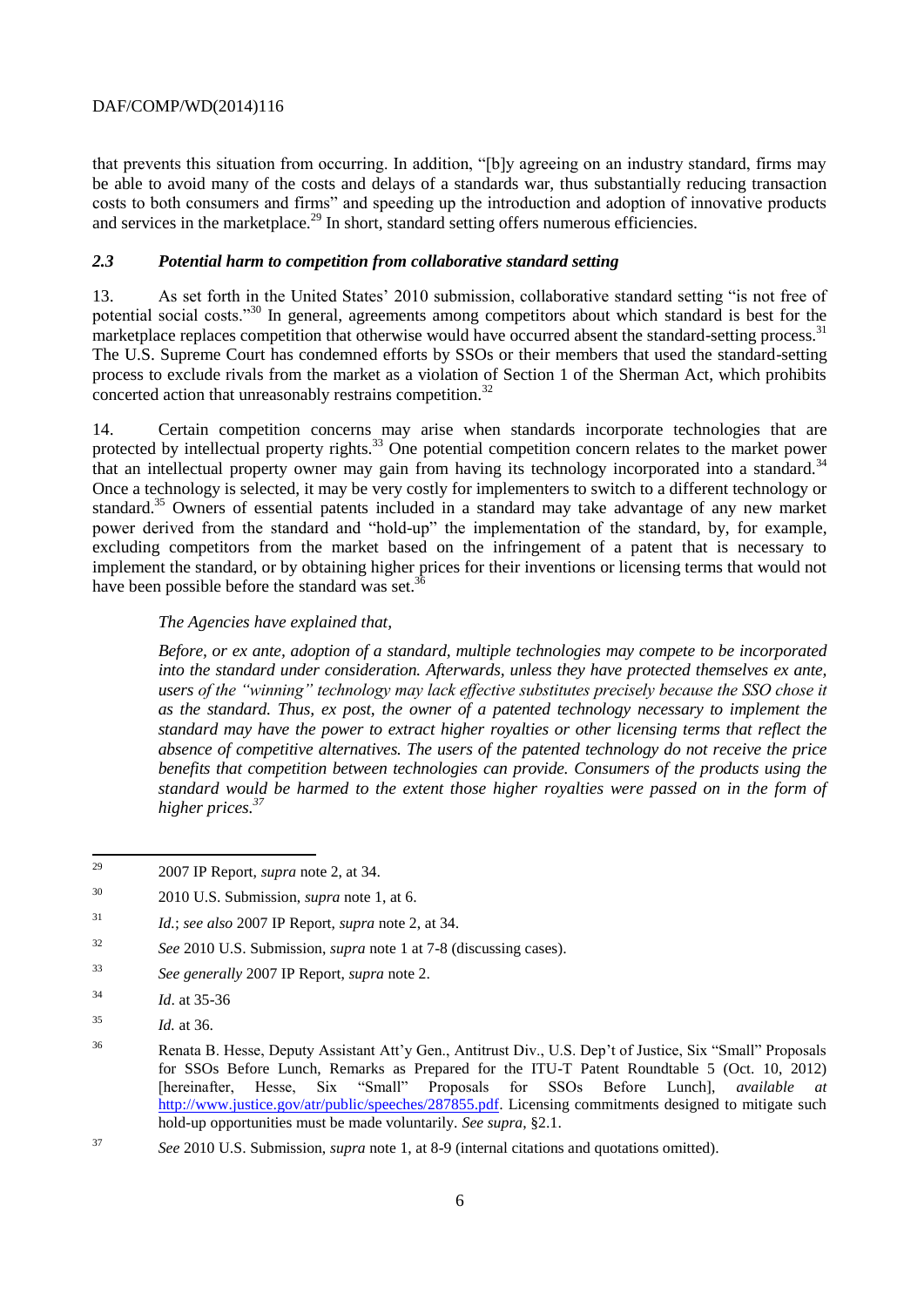15. To mitigate this type of hold-up, as discussed above in Section 2.1, some SSOs require patent disclosures from participants for essential patents that may be infringed by the potential users of a standard in development.<sup>38</sup> They may ask SSO members to commit to license patents essential to that standard on F/RAND terms.<sup>39</sup> As stated above, patent disclosures and voluntary licensing commitments are designed to promote access on F/RAND terms to the technology needed to implement the standard and to encourage patent holder participants to include the best technology in a standard by promising adequate compensation. However, a decision by an intellectual property owner *not* to make any licensing commitment to an SSO does not itself create antitrust liability. As explained in Section 2.1, in this circumstance, the SSO may decide whether or not to include the technology without a licensing commitment in the standard.

16. In certain circumstances, competition concerns can arise if potential licensees of a standard jointly insist upon particular licensing terms. The Agencies have explained that joint *ex ante* licensing negotiations may be unreasonable "if there [are] no viable alternatives to a particular patented technology that is incorporated into a standard, the IP holder's market power [is] not enhanced by the standard, and all potential licensees refuse to license that particular patented technology except on agreed upon licensing terms."<sup>40</sup> In these cases, the royalty obtained by the patent owner may be driven below the value of the invention.

## *2.4 Other concerns relating to intellectual property and standards*

17. Other concerns can arise when patent holders cannot obtain reasonable compensation for the use of valid and enforceable patents that they have contributed to a standard and that the potential licensee's products infringe. These concerns have been categorized by some as "hold out." In the United States, concerns of this nature may arise when there is a dispute between the holder of alleged F/RANDencumbered SEPs and the potential licensee regarding either the value of the patented technology or its validity, enforceability or infringement. Regardless of the reason for the inability to come to mutually agreed-upon license terms, a potential licensee who may need a license may in some circumstances refuse to take a license or unreasonably delay negotiations to the same effect. Without the availability of relatively prompt and effective civil remedies, including injunctive relief in appropriate circumstances (as described further below with regards to  $F/RAND$ -encumbered  $SEPs<sup>41</sup>$ , patent holders that seek compensation for the patented technology they contribute to a standard may not be compensated for their innovations in a way that reflects the appropriate value of the technology.<sup>42</sup> In the absence of the ability to

 $38$ <sup>38</sup> 2007 IP Report, *supra* note 2, at 36. Disclosure rules have limitations, however. "Disclosure, even of an issued patent, let alone of an application, does not clearly reveal what will eventually be held to be covered by a valid patent. This patent fog stems from various aspects of [U.S.] patent policy[.]" Joseph Farrell et al., *Standard Setting, Patents, and Hold-Up*, 74 ANTITRUST L. J. 603, 629 (2007).

<sup>39</sup> 2007 IP Report, *supra* note 2, at 36.

<sup>40</sup> *See* 2007 IP Report, *supra* note 2, at 53.

<sup>41</sup> *See generally* DOJ-PTO Joint Policy Statement, *supra* note 26 at 6; Apple Inc. v. Motorola, Inc., 757 F.3d 1286, 1331-32 (Fed. Cir. 2014).

<sup>42</sup> *See* Microsoft Corp. v. Motorola, Inc., 2013 WL 2111217, at \*18 (W.D. Wash. April 25, 2013). *See also* U.S. DOJ-PTO Joint Policy Statement, *supra* note 26, at 8;. FED. TRADE COMM'N, THE EVOLVING IP MARKETPLACE: ALIGNING PATENT NOTICE AND REMEDIES WITH COMPETITION, Ch. 4 (2011) (describing the importance of providing appropriate incentives for innovation through remedies for patent infringement) [hereinafter FTC 2011 Evolving IP Marketplace Report], *available at*  [http://www.ftc.gov/os/2011/03/110307patentreport.pdf;](http://www.ftc.gov/os/2011/03/110307patentreport.pdf) Prepared Statement of The Federal Trade Commission, Concerning "Standard Essential Patent Disputes and Antitrust Law," Before the United States Senate Comm. on the Judiciary Subcomm. on Antitrust, Competition Policy and Consumer Rights, July 30, 2013, at 6n.16, *available at* [http://www.ftc.gov/sites/default/files/documents/public\\_statements/prepared-statement-federal-trade-](http://www.ftc.gov/sites/default/files/documents/public_statements/prepared-statement-federal-trade-commission-concerning-standard-essential-patent-disputes-and/130730standardessentialpatents.pdf)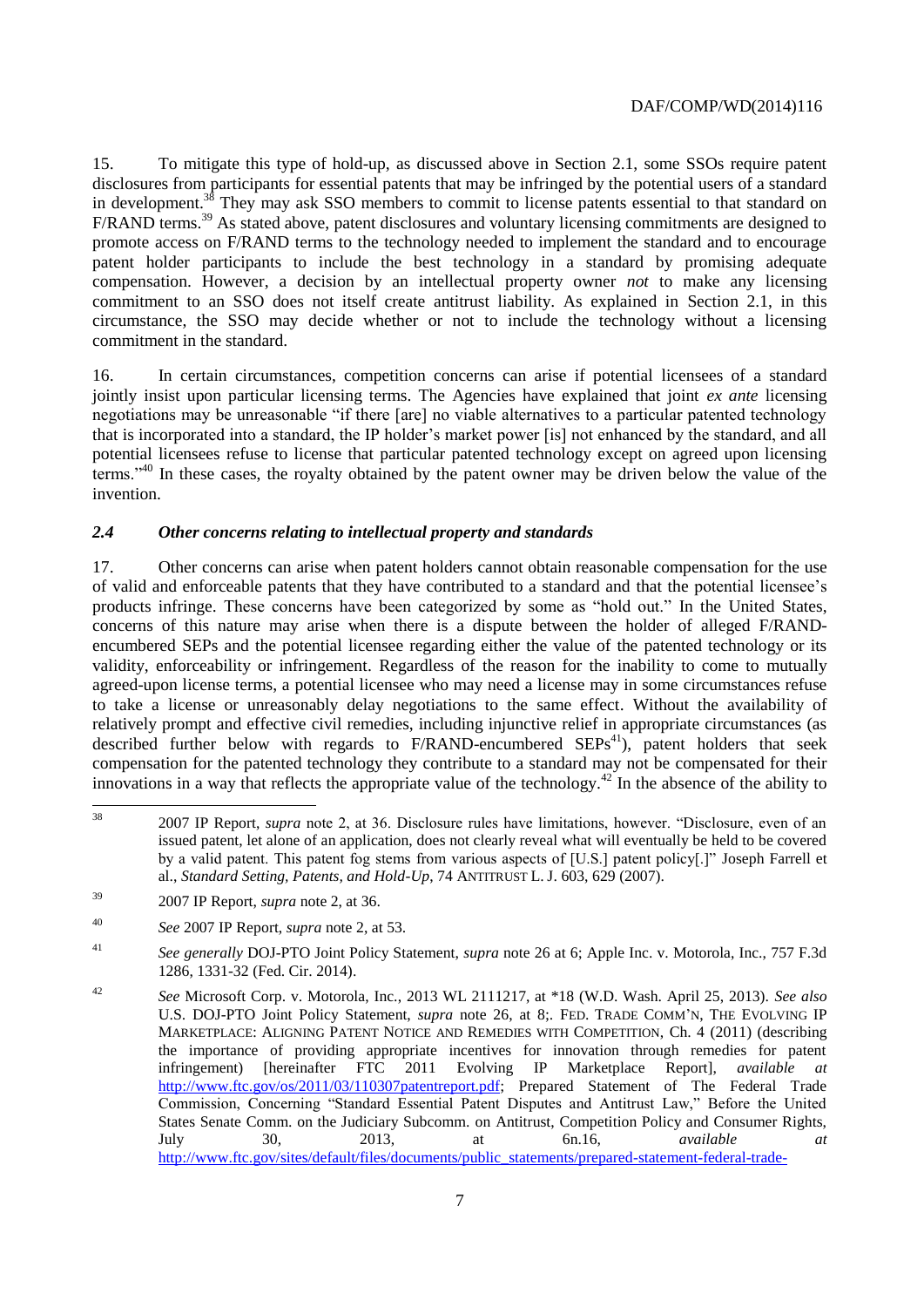obtain such compensation, patent holders may become reluctant to contribute technology to a standard or to invest in future research and development that leads to further innovation.

## **3. Enforcement Actions**

## *3.1 Harming competition through deception during the standard-setting process*

18. The FTC has brought three cases under Section 5 of the FTC Act alleging anticompetitive manipulation of standard-setting processes. In *Dell*, "the FTC alleged that during an SSO's deliberations about a certain standard, Dell, a member of the SSO, had twice certified that it had no intellectual property relevant to the standard, and that the SSO adopted the standard based, in part, on Dell's certifications.<sup>43</sup> After the SSO adopted the standard, Dell demanded royalties from those using its technology in connection with that standard. The [FTC] accepted a consent agreement under which Dell agreed not to enforce the patent in question against firms using it as part of the standard."<sup>44</sup>

19. Similarly, in *Rambus*, the FTC found that Rambus was able to distort a critical standard-setting process and engage in an anticompetitive "hold-up" of the computer memory industry by knowingly failing to disclose to the SSO patents that it believed were or could be essential to the relevant standard.<sup>4</sup>

20. Rambus appealed, and the U.S. Court of Appeals for the District of Columbia overturned the FTC's decision.<sup>46</sup> The court opined that if the SSO, in the world that would have existed "but for" Rambus's deception, would have standardized the very same technologies, Rambus's alleged deception could not be said to have had an effect on competition in violation of the antitrust laws. The court did not view the SSO's loss of an opportunity to seek favorable F/RAND licensing terms as an "antitrust" harm. Because the FTC did not negate the possibility that the SSO would have developed the same standard even absent Rambus's deceptive conduct, the court held that "the Commission failed to demonstrate that Rambus's conduct was exclusionary, and thus to establish its claim that Rambus unlawfully monopolized the relevant markets."<sup>47</sup>

21. In *In re Union Oil Company of California*, the FTC alleged that Union Oil Company of California (Unocal) misrepresented its proprietary interest in the relevant standard until members of the refining industry had spent billions of dollars modifying their refineries to become compliant with the new standards, thereby enabling Unocal to charge substantial royalties, costing consumers hundreds of millions of dollars per year.<sup>48</sup> Under the terms of the settlement, Unocal agreed not to enforce its patents related to the relevant standard. $49$ 

[commission-concerning-standard-essential-patent-disputes-and/130730standardessentialpatents.pdf;](http://www.ftc.gov/sites/default/files/documents/public_statements/prepared-statement-federal-trade-commission-concerning-standard-essential-patent-disputes-and/130730standardessentialpatents.pdf) Reply Submission of the Office of Unfair Import Investigations on Remedy and the Public Interest, *In re* Certain Wireless Communications Devices, Portable Music and Data Processing Devices, Computers and Components Thereof, Inv. No. 337-TA-745, at 12 n.3 (Int'l Trade Comm'n July 18, 2012).

<sup>43</sup> *In re* Dell, 121 F.T.C. 616 (1996).

<sup>45</sup> Rambus, Inc., 9302 F.T.C. (2006), *available at* [http://www.ftc.gov/os/adjpro/d9302/060802commissionopinion.pdf.](http://www.ftc.gov/os/adjpro/d9302/060802commissionopinion.pdf) 

 $\overline{a}$ 

<sup>44</sup> 2007 IP Report, *supra* note 2, at 44; *see also* Decision and Order, *In re* Dell, 121 F.T.C. at 618-23 (1996).

<sup>46</sup> Rambus Inc. v. Fed. Trade Comm'n, 522 F.3d 456 (D.C. Cir. 2008), *reh'g en banc denied* (Sept. 9, 2008).

<sup>47</sup> *Id*. at 467.

<sup>48</sup> Complaint, Union Oil Company of California, 9305 F.T.C. (Mar. 4, 2003), *available at* [http://www.ftc.gov/os/adjpro/d9305/030304unocaladmincmplt.pdf.](http://www.ftc.gov/os/adjpro/d9305/030304unocaladmincmplt.pdf)

<sup>49</sup> *See* Statement of the Federal Trade Commission, *In re Union*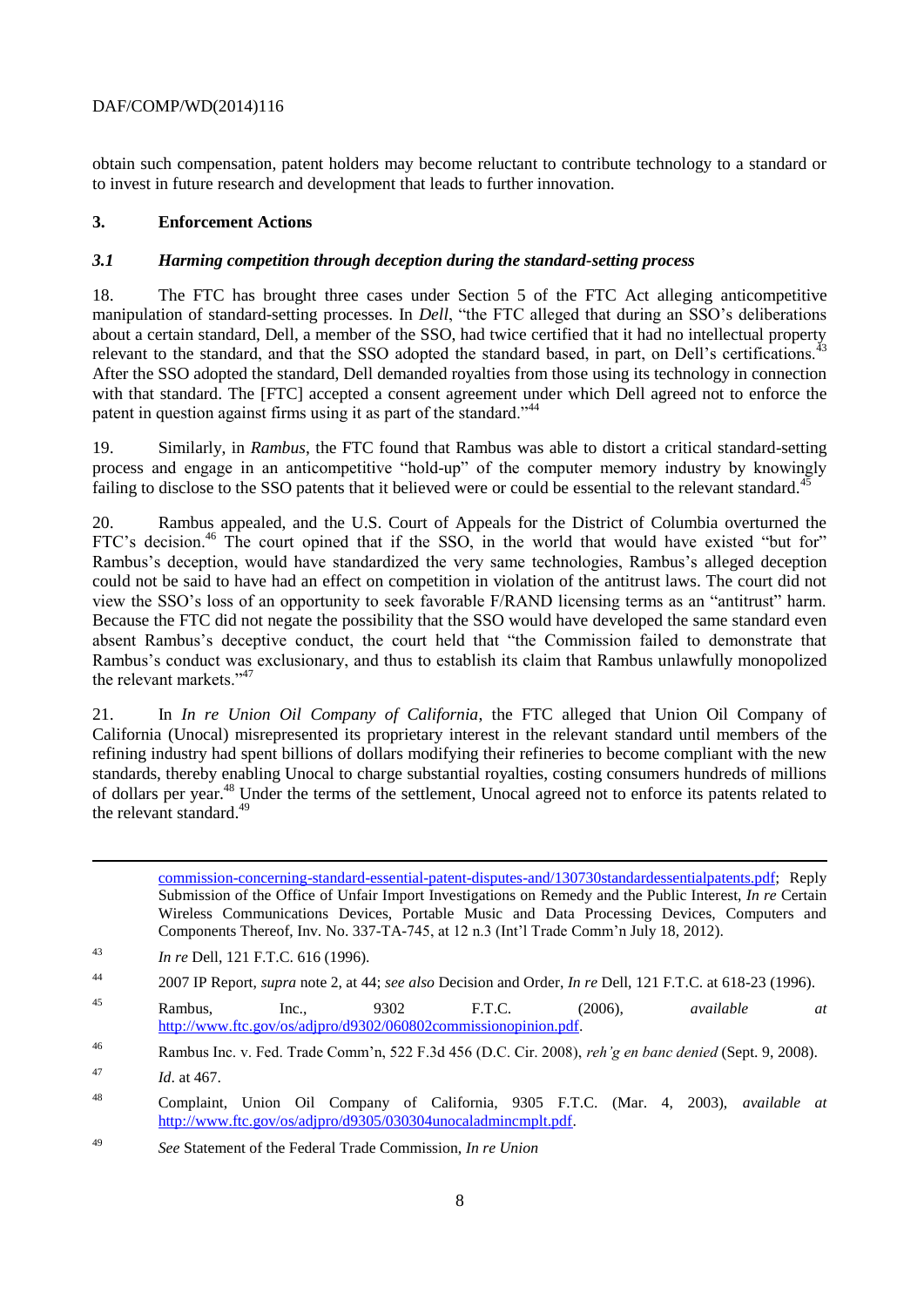22. In addition to the FTC's enforcement activity, a U.S. Court of Appeals allowed private monopolization and attempted monopolization claims under Section 2 of the Sherman Act to proceed against a patent holder based on an alleged failure to license its patented technology on F/RAND terms to which it had committed during the standard-setting process.<sup>50</sup> The court found the conduct actionable under the antitrust laws when "[i]n a consensus-oriented private standard-setting environment," the "patent holder's intentionally false promise to license essential proprietary technology on [F/RAND] terms" is "coupled with an SDO's reliance on that promise when including the technology in a standard" and the patent holder subsequently breaches that promise.51

#### *3.2 Harming competition by reneging on commitments to SSOs*

23. The FTC has brought three cases alleging that companies harmed competition in violation of Section 5 of the FTC Act by failing to abide by commitments made to SSOs. In *N-Data*, the FTC found that N-Data engaged in an "unfair method of competition" under Section 5 of the FTC Act by (1) knowingly refusing to comply with commitments made by its predecessor in interest, (2) demanding royalties far in excess of that commitment after it became expensive and difficult for the industry to switch to another standard, and (3) threatening or initiating lawsuits against companies that refused to pay the royalties it demanded.<sup>52</sup> In *In the Matter of Robert Bosch GmbH*, the FTC found reason to believe that SPX Service Solutions U.S. LLC (SPX) harmed competition by reneging on a commitment to license SEPs on F/RAND terms by seeking injunctions against willing licensees of those patents.<sup>53</sup> Similarly, in *In the Matter of Motorola Mobility LLC and Google, Inc.*, the FTC alleged that Google reneged on its F/RAND commitments and pursued – or threatened to pursue – injunctions against companies that were willing to license the relevant SEPs on F/RAND terms.<sup>54</sup> The FTC approved a final order prohibiting Google from seeking injunctive relief unless it takes a series of steps including (1) providing a potential licensee with a written offer containing all of the material license terms necessary to license its SEPs, and (2) providing the potential licensee with an offer of binding arbitration to determine the terms of a license.<sup>55</sup> The consent order also provided potential licensees with a voluntary negotiation framework that they could opt into to negotiate license terms. Finally, the order identified several narrowly-defined circumstances when Google would be allowed to seek injunctive relief, such as when the potential licensee is not subject to jurisdiction in the United States or when it refuses to agree to terms set by a court or in binding arbitration.

 $\overline{a}$ 

[http://www.ftc.gov/sites/default/files/documents/cases/2008/01/080122statement.pdf.](http://www.ftc.gov/sites/default/files/documents/cases/2008/01/080122statement.pdf)

*Oil Company of California*, Dkt. No. 9305 and Chevron/Unocal, File No. 051-0125 (June 10, 2005), *available at*  [www.ftc.gov/os/adjpro/d9305/050802statement.pdf.](http://www.ftc.gov/os/adjpro/d9305/050802statement.pdf)

<sup>50</sup> 2010 U.S. Submission, *supra* note 1, at 12.

<sup>51</sup> Broadcom v. Qualcomm, 501 F.3d 297, 314 (3d Cir. 2007); *see also* 2010 U.S. Submission, *supra* note 1, at 12.

<sup>52</sup> Statement of the Federal Trade Commission, *In re* Negotiated Data Solutions, LLC, File No. 051-0094 (Jan. 23, 2008), *available at*

<sup>53</sup> Analysis of Agreement Containing Consent Orders to Aid Public Comment, In the Matter of Robert Bosch GmbH, File No. 121-0081 (Apr. 24, 2013), *available at*  [http://www.ftc.gov/sites/default/files/documents/cases/2013/04/121126boschanalysis.pdf.](http://www.ftc.gov/sites/default/files/documents/cases/2013/04/121126boschanalysis.pdf)

<sup>54</sup> Complaint, In the Matter of Motorola Mobility LLC and Google, Inc., File No. 121-0120 (F.T.C. July 24, 2013), *available at*

[http://www.ftc.gov/sites/default/files/documents/cases/2013/07/130724googlemotorolacmpt.pdf.](http://www.ftc.gov/sites/default/files/documents/cases/2013/07/130724googlemotorolacmpt.pdf)

<sup>55</sup> Analysis of Proposed Consent Order to Aid Public Comment, In the Matter of Motorola Mobility LLC and Google, Inc., File No. 121-0120 (F.T.C. Jan. 3, 2013), *available at* [http://www.ftc.gov/sites/default/files/documents/cases/2013/01/130103googlemotorolaanalysis.pdf.](http://www.ftc.gov/sites/default/files/documents/cases/2013/01/130103googlemotorolaanalysis.pdf)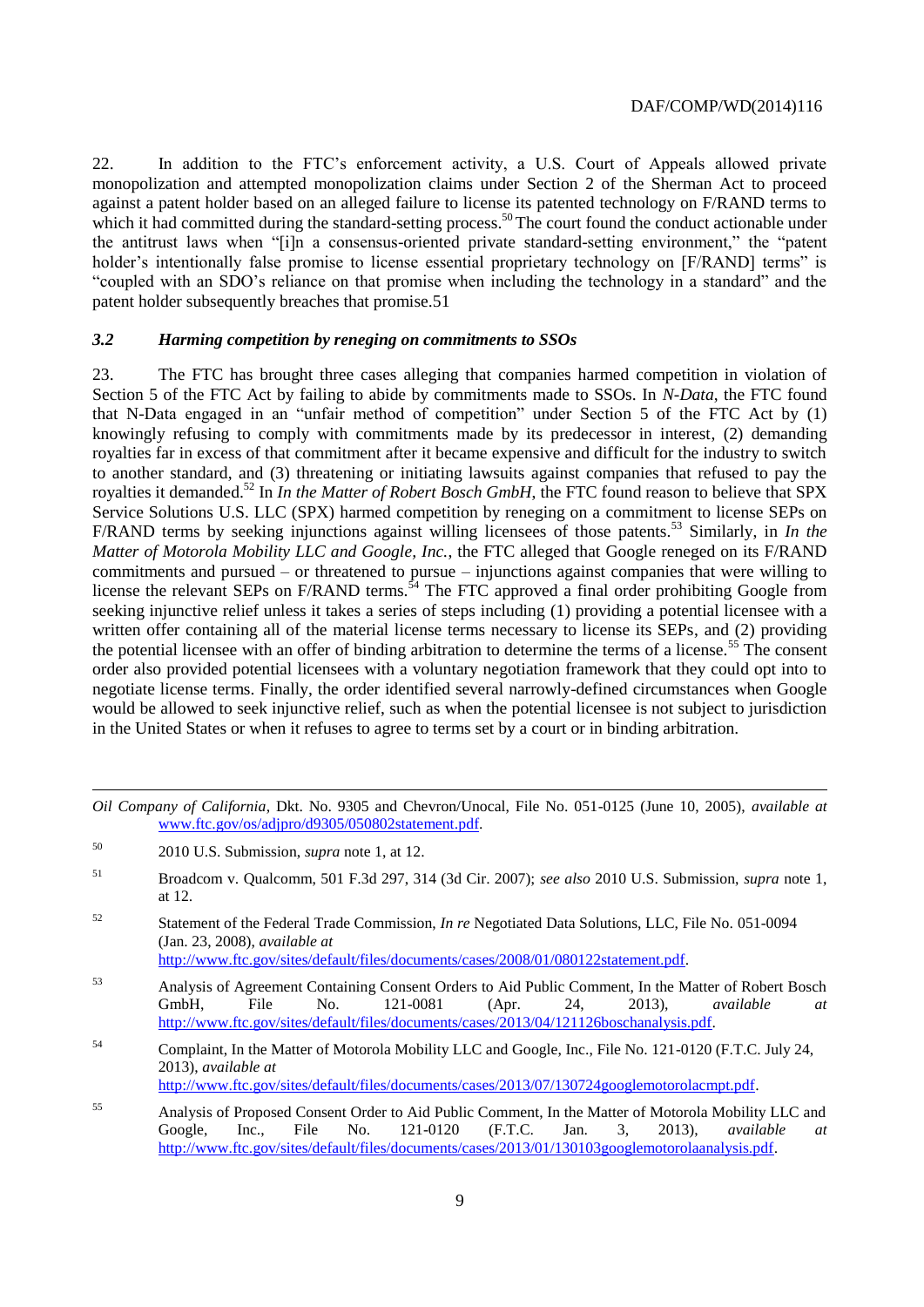## *3.3 Patent portfolio acquisition*

24. Under Section 7 of the Clayton Act,<sup>56</sup> DOJ has investigated the acquisition of several large patent portfolios that included patents that the patent seller (or a previous owner) had agreed to license or make available to users on specific terms, such as F/RAND or royalty-free. DOJ's investigations focused on whether the acquiring firms would have the incentive and ability to exploit ambiguities in the licensing commitments the sellers made so as to hold-up implementers of a standard or foreclose competitors.

25. The first investigation concerned the acquisition of Novell Inc.'s patent portfolio by CPTN, a holding company owned by Microsoft Inc., Oracle Corp., Apple Inc., and EMC Corp. Prior to the acquisition, Novell had committed to cross-license its patents on a royalty-free basis for use in the opensource Linux system.<sup>57</sup> DOJ determined that "[a]s originally proposed, the deal would jeopardize the ability of open source software, such as Linux, to continue to innovate and compete in the development and distribution of server, desktop, and mobile operating systems, middleware, and virtualization products."<sup>58</sup> In light of competition concerns about the acquisition, CPTN and its owners agreed to make revisions to CPTN's formation agreements in order to preserve competition and innovation in open source software. Among other revisions, the parties agreed that all of Novell's patents would be acquired subject to the GNU General Public License Version 2, a widely adopted open-source license, and the Open Invention Network License related to the Linux system. <sup>59</sup>

26. In February 2012, DOJ closed Clayton Act investigations examining whether firms acquiring two significant patent portfolios could use the patents in the portfolios to raise rivals' costs or foreclose competition.<sup>60</sup> Many of the patents in both these portfolios were relevant to wireless communications technologies and many were encumbered with commitments made to SSOs to license them on F/RAND terms for uses implementing certain standards.<sup>61</sup> DOJ examined whether the acquiring firms might seek to hold-up implementers of the standards by demanding higher royalty rates, compelling cross licenses, charging licensees the entire portfolio rate for a subset of patents, or seeking to exclude infringing products from the market altogether. DOJ also considered whether the patent acquisitions would permit the acquirers of the SEPs to obtain higher royalties by using the threat of an injunction.<sup>62</sup>

27. DOJ concluded that the acquisitions were unlikely to substantially lessen competition. DOJ's analysis took into account public statements made during the pendency of these investigations by the

<sup>56</sup> 15 U.S.C. § 18.

<sup>57</sup> Press Release, Antitrust Div., U.S. Dep't of Justice, CPTN Holding LLC and Novell Inc. Change Deal In Order to Address Department of Justice's Open Source Concerns (Apr. 20, 2011), *available at*  [http://www.justice.gov/atr/public/press\\_releases/2011/270086.pdf.](http://www.justice.gov/atr/public/press_releases/2011/270086.pdf)

<sup>58</sup> *Id.*

<sup>59</sup> *Id.*

<sup>&</sup>lt;sup>60</sup> The first involved Rockstar Bidco, a partnership formed by Apple, Microsoft, RIM Ltd., Sony Corp., and Ericsson, which sought to acquire Nortel's portfolio of approximately 6,000 patents and patent applications. The second concerned Google's acquisition of Motorola's portfolio of approximately 17,000 patents and 6,800 applications.

<sup>61</sup> *See* Press Release, U.S. Dep't of Justice, Statement of the Department of Justice's Antitrust Division on its Decision to close its Investigations of Google Inc.'s Acquisition of Motorola Mobility Holdings Inc. and the Acquisitions of Certain Patents By Apple Inc., Microsoft Corp. and Research In Motion Ltd. (Feb. 13, 2012) [hereinafter DOJ Closing Statement], *available at*  [http://www.justice.gov/atr/public/press\\_releases/2012/280190.pdf.](http://www.justice.gov/atr/public/press_releases/2012/280190.pdf)

 $Id.$  at 1, 4.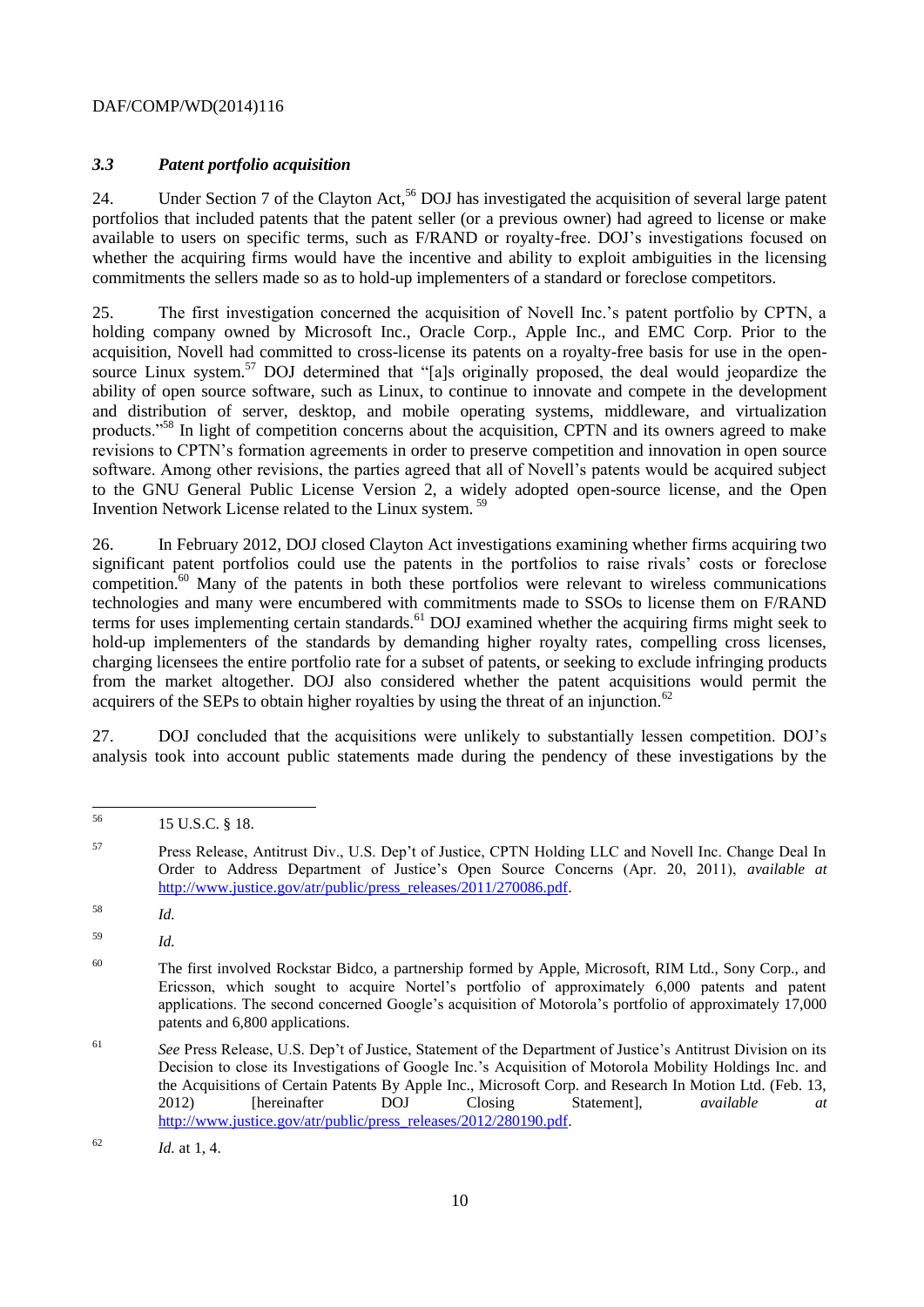acquiring firms, Apple, Google and Microsoft, explaining their respective SEP licensing practices.<sup>63</sup> DOJ's competition concerns "were lessened by the clear commitments by Apple and Microsoft to license SEPs on [F/RAND] terms, as well as their commitments not to seek injunctions in disputes involving SEPs."<sup>64</sup> DOJ also found that Google's acquisition of Motorola's patents would not lessen competition.<sup>65</sup> Motorola was already in a number of disputes with Microsoft, Apple, and others over the licensing of its SEPs and Google's acquisition of Motorola's patents was unlikely to materially alter current market dynamics.<sup>66</sup>

28. These transactions "highlight the complex intersection of intellectual property rights and antitrust law and the need to determine the correct balance between the rightful exercise of patent rights and a patent holder's incentive and ability to harm competition through the anticompetitive use of those rights." $\delta$ <sup>7</sup> The Agencies continue to monitor how competitors are transferring ownership of their patent rights, particularly when the patents at issue are F/RAND-encumbered and could affect the implementation of a standard.<sup>68</sup>

# **4. Competition policy guidance concerning F/RAND-encumbered SEPs**

# *4.1 Introduction*

29. The Agencies have provided advisory competition policy guidance, including through written guidance and outreach to SSOs regarding intellectual property policies, advocating for clarity in the law and procompetitive rules with respect to administrative and court decisions involving F/RANDencumbered patents, and testifying before Congress about potential competitive harm that can result from patent hold-up. The Agencies have also engaged in competition advocacy in foreign jurisdictions to ensure that patent holder determinations of whether to contribute technology to a standard are voluntary and free of government coercion or pressure and that patent holders contributing technology to standards are not required to license those patents on royalty-free or below market terms.

# *4.2 Agency guidance to SSOs regarding F/RAND licensing*

30. In providing advisory competition policy guidance, the Agencies do not require SSOs to adopt specific intellectual property policies and DOJ has stated that "experimentation and competition among [SSOs] regarding the breadth and depth of member licensing commitment obligations or options should help [SSOs] and their members determine which methods ultimately provide the best platforms for collaborative standard setting."<sup>69</sup> As explained in the 2010 U.S. Submission, the Agencies review standard-

<sup>63</sup> *Id.* at 1, 5.

<sup>64</sup> *Id.* at 1.

<sup>65</sup> *Id.*

<sup>66</sup> DOJ's investigation of this acquisition was limited to Motorola's transfer of patent ownership rights and did not involve Google's exercise of those transferred rights, which was the subject of a different FTC investigation discussed above. *Id.* at 5. In the Google/Motorola investigation, DOJ coordinated with state competition authorities, as well as antitrust enforcers in other jurisdictions including the European Commission, the Australian Competition and Consumer Commission, the Canadian Competition Bureau, the Israeli Antitrust Authority, and the Korean Fair Trade Commission. *Id.*

<sup>67</sup> *Id.* at 5-6.

<sup>68</sup> *See Oversight of the Impact on Competition of Exclusion Orders to Enforce Standards Essential Patents: Hearing Before the S. Comm. on the Judiciary*, 112th Cong. 9-10 (2012) (testimony of Joseph F. Wayland, Acting Assistant Att'y Gen., Antitrust Div., U.S. Dep't of Justice), *available at*  [http://www.justice.gov/atr/public/testimony/284982.pdf;](http://www.justice.gov/atr/public/testimony/284982.pdf) *see also* DOJ Closing Statement at 1-2.

<sup>69</sup> Ltr. from Thomas O. Barnett, Assistant Att'y Gen., Antitrust Div., U.S. Dep't of Justice, to Michael A. Lindsey, Partner, Dorsey & Whitney, LLP at 12 (Apr. 30, 2007) [hereinafter IEEE Business Review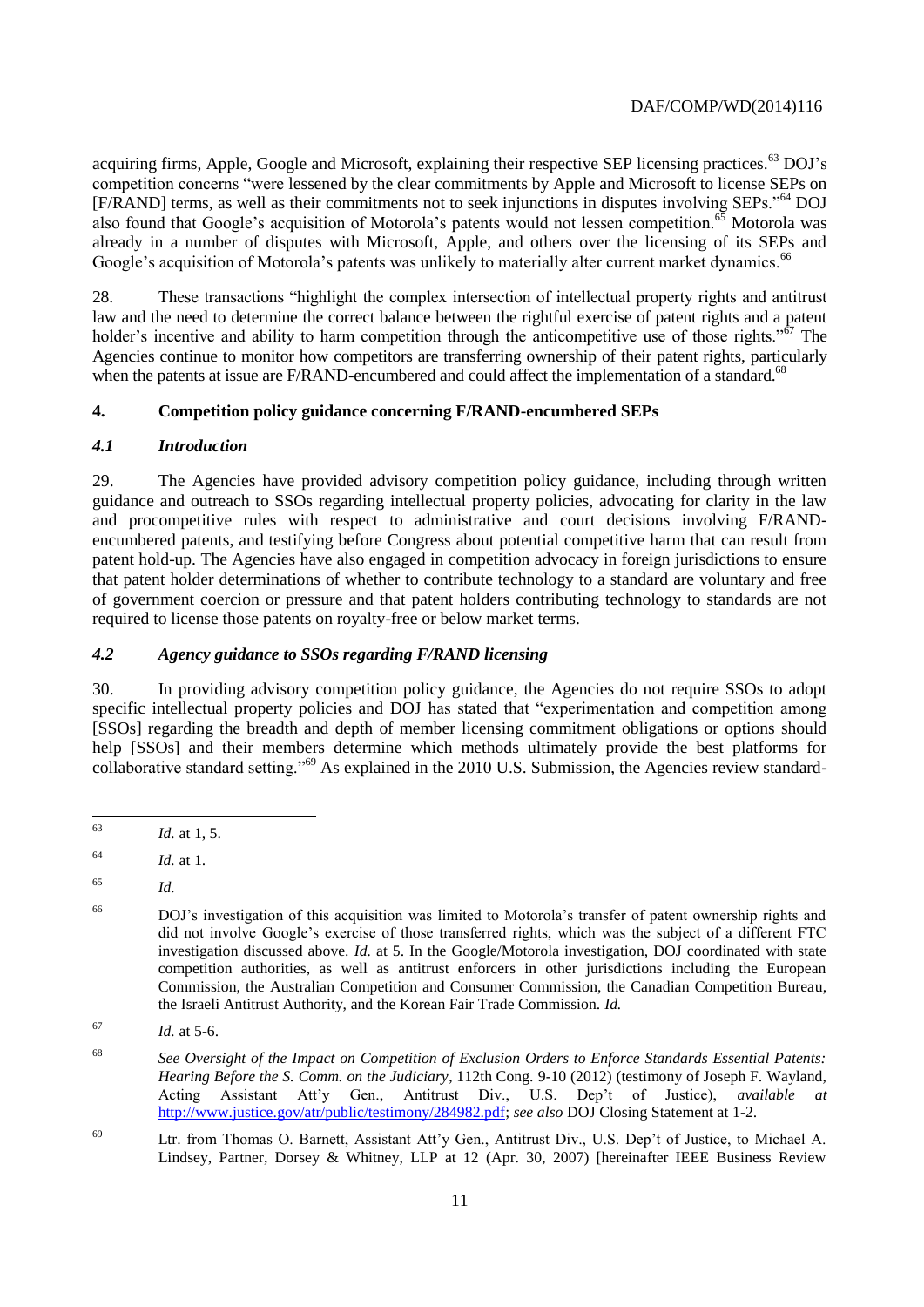setting activity under a flexible rule of reason and have provided written policy guidance to private sector SSOs regarding proposed changes to their patent policies. In 2006 and 2007, DOJ advised two SSOs that it would not challenge their intellectual property policies designed to preserve competition and limit the potential for licensing hold-up by requiring or permitting patent holders to disclose the most restrictive terms on which they are willing to license their SEPs before the standard is set.<sup>70</sup> More recently, in a number of speeches, DOJ has encouraged SSOs to provide greater clarity in patent policies.<sup>71</sup>

31. In addition, in an exceptional circumstance, the United States, based on its member status in the International Telecommunication Union (ITU), submitted text in 2014 on the question of the conditions under which injunctive and exclusionary relief may be available to owners of F/RAND-encumbered patents essential to an ITU-T standard for consideration by the Telecommunications Standards Advisory Group (TSAG) of the ITU-T.<sup>72</sup> In this particular instance, the executive branch agencies of the USG recommended that the ITU consider several principles. The recommendation provided that "[l]icensing terms should be determined by good faith negotiations between the Patent Holder, or its successors in interest, and potential licensees without unreasonable delays by either party." For F/RAND-encumbered SEPs, it stated "the Patent Holder, or its successors in interest, shall neither seek nor seek to enforce injunctive/exclusionary relief against a potential licensee willing to accept a license on RAND terms." The recommendation explained that an example of a willing potential licensee is one that commits without unreasonable delay to be bound by an independent determination of F/RAND terms. Additionally, the text suggested that injunctive or exclusionary relief "may be available to the extent allowed under the laws of the applicable jurisdiction: (i) where money damages would not be adequate to provide [F/RAND] compensation for the infringement, or (ii) where the potential licensee refuses to accept a license on [F/RAND] terms or engages in conduct to the same effect." It further suggested that patent infringement and F/RAND disputes be settled by "an independent judicial, administrative, or mutually agreed upon arbitral authority." And "in any such proceeding, "each party may assert available relevant arguments and defenses."<sup>73</sup> The United States takes no position on whether this text is suitable for adoption by other SSOs.

## *4.3 Competition policy guidance regarding the ITC and the courts*

## *4.3.1 Exclusion orders and the U.S. International Trade Commission*

32. The U.S. International Trade Commission (ITC) is an independent, quasi-judicial Federal agency with broad investigative responsibilities on matters of trade. Under 19 U.S.C. § 1337, the ITC investigates whether importers of goods have committed "unfair practices in import trade" in administrative hearings on the record. By statute, the ITC "shall" issue an exclusion order when it finds a Section 337 violation, unless public interest considerations counsel otherwise.

33. In January 2013, DOJ and the U.S. Patent and Trademark Office (PTO) issued a Joint Policy Statement (DOJ-PTO Joint Policy Statement) addressing the public interest factor analysis under 19 U.S.C. §1337 administered by the ITC. The DOJ-PTO Joint Policy Statement stated that exclusionary relief at the ITC to remedy infringement of F/RAND-encumbered SEPs may cause competitive harm by facilitating

Letter], *available at* [http://www.atrnet.gov/subdocs/222978.pdf.](http://www.atrnet.gov/subdocs/222978.pdf) *See also* 2010 U.S. Submission *supra* note 1, at 15; 2007 IP Report, *supra* note 2, at 48.

 $\overline{a}$ 

<sup>70</sup> *See* VITA Business Review Letter, *supra* note 24; IEEE Business Review Letter, *supra* note 69.

<sup>71</sup> *See, e.g.*, Hesse, Six "Small" Proposals for SSOs Before Lunch, *supra* note 36.

<sup>72</sup> United States Submission to Telecommunication Standardization Advisory Group, Contribution 43 (June 2014), *available at* [http://www.nist.gov/standardsgov/upload/T13-TSAG-C-0043-A1-r1-E.pdf.](http://www.nist.gov/standardsgov/upload/T13-TSAG-C-0043-A1-r1-E.pdf)

<sup>73</sup> *Id.*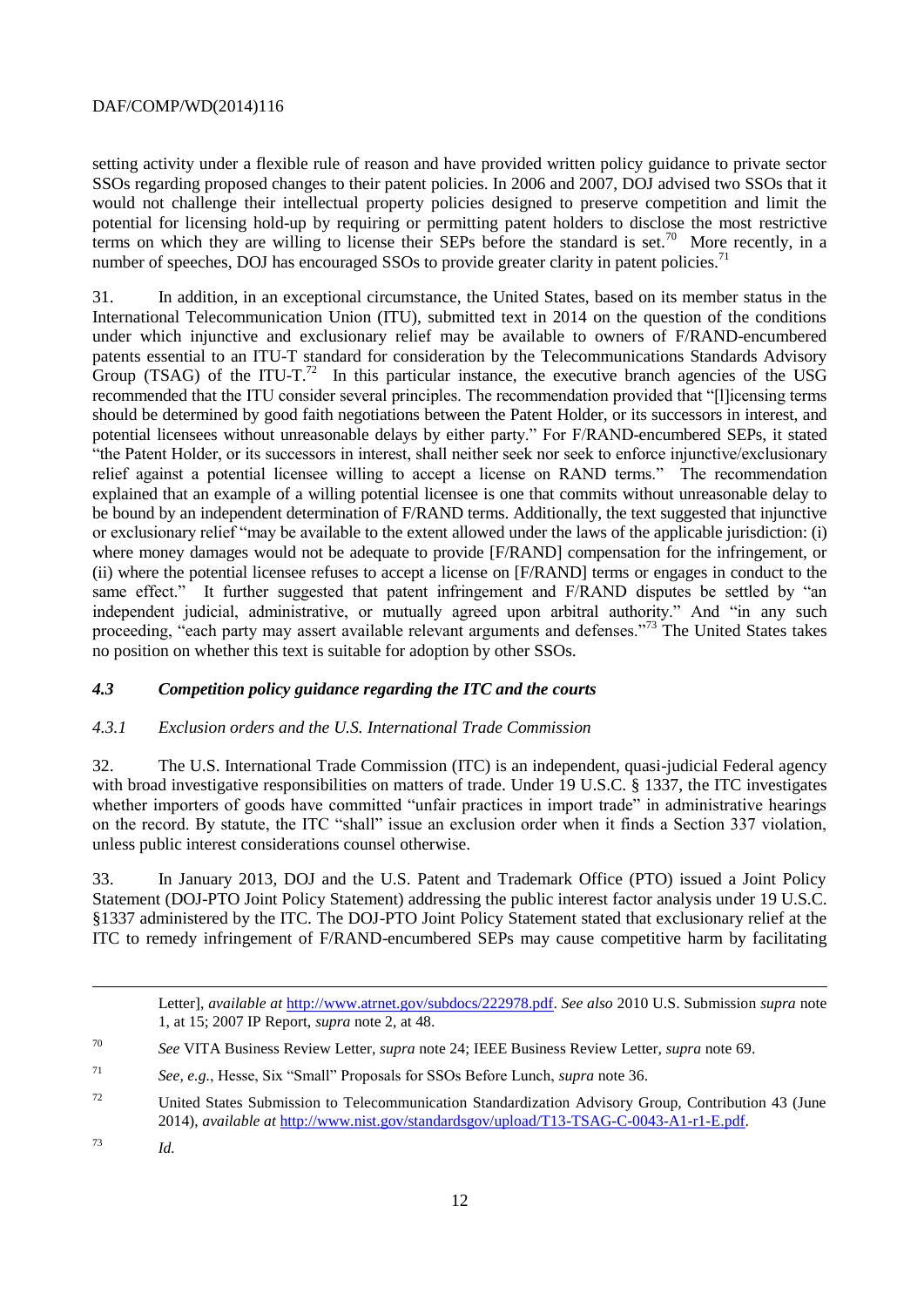patent hold-up and, therefore, such relief may be inconsistent with the statutory public interest standard.<sup>74</sup> The DOJ-PTO Joint Policy Statement also explained that ITC exclusion orders can be an appropriate remedy in some circumstances, such as where an implementer of a standard "refuses to pay what has been determined to be a F/RAND royalty or refuses to engage in a negotiation to determine F/RAND terms" or if a potential licensee "is not subject to the jurisdiction of a court that could award damages."<sup>75</sup> This guidance was consistent with the view the FTC previously expressed to the ITC in June 2012.<sup>76</sup>

34. On August 3, 2013, the U.S. Trade Representative (USTR) cited the DOJ-PTO Joint Policy Statement in a letter to the ITC Chairman disapproving an ITC determination for policy reasons. The USTR shared the "substantial concerns" expressed in the DOJ-PTO Joint Policy Statement regarding "the potential harms that can result from owners of [F/RAND-committed SEPs] gaining undue leverage and engaging in 'patent hold-up' . . . . At the same time, technology implementers also can cause potential harm by, for example, engaging in 'reverse hold up' ('hold out'), *e.g.*, by constructive refusal to negotiate a [F/RAND] license with the SEP owner or refusal to pay what has been determined to be a [F/RAND] royalty."<sup>77</sup>

## *4.3.2 The U.S. courts*

35. Over the past few years, several litigated breach of contract cases and patent infringement cases have helped clarify how courts can calculate a "reasonable royalty" for a F/RAND-encumbered SEP<sup>78</sup> and when injunctive relief may be granted.<sup>79</sup> The Agencies have engaged in advocacy with respect to both  $issues.<sup>80</sup>$ 

 $74$ <sup>74</sup> DOJ-PTO Joint Policy Statement, *supra* note 26, at 6-7.

<sup>75</sup> *Id.*

<sup>76</sup> Third Party U.S. Fed. Trade Comm'n Statement on the Public Interest, Certain Wireless Communication Devices, Portable Music and Data Processing Devices, Computers and Components Thereof, Inv. No. 337- TA-745 (June 6, 2012) (explaining that issuance of an exclusion order in matters involving F/RANDencumbered SEPs, when infringement is based on implementation of standardized technology "has the potential to cause substantial harm to U.S. competition, consumers and innovation," and noting that the ITC may refrain from imposing remedies that conflict with the public interest), *available at* [http://www.ftc.gov/sites/default/files/documents/advocacy\\_documents/ftc-comment-united-states](http://www.ftc.gov/sites/default/files/documents/advocacy_documents/ftc-comment-united-states-international-trade-commission-concerning-certain-wireless-communication/1206ftcwirelesscom.pdf)[international-trade-commission-concerning-certain-wireless-communication/1206ftcwirelesscom.pdf.](http://www.ftc.gov/sites/default/files/documents/advocacy_documents/ftc-comment-united-states-international-trade-commission-concerning-certain-wireless-communication/1206ftcwirelesscom.pdf)

<sup>77</sup> Certain Electronic Devices, Including Wireless Communications Devices, Portable Music and Data Processing Devices, and Tablet Computers, Inv. No. 337-TA-794 (Aug. 2013), *disapproved by* Ltr. from Michael B.G. Froman, Amb., U.S. Trade Rep., to Irving A. Williamson, Chairman, U.S. Int'l Trade Comm'n (Aug. 3, 2013), *available at* [http://www.ustr.gov/sites/default/files/08032013%20Letter\\_1.PDF.](http://www.ustr.gov/sites/default/files/08032013%20Letter_1.PDF)

<sup>78</sup> *See, e.g.*, Realtek Semiconductor Corp. v. LSI Corp., 946 F.Supp. 2d 998, 1006 (N.D. Cal. 2013); Apple, Inc. v. Motorola Mobility, Inc., 886 F. Supp. 2d 1061*,* 1083-84 (W.D. Wis. Aug. 10, 2012), 2011 WL 7324582, at \*7-11 (W.D. Wis. June 10, 2011); Microsoft Corp. v. Motorola, Inc*.,* 864 F. Supp. 2d 1023, 1030-33*,* 854 F. Supp. 2d 993, 999-1001 (W.D. Wash. 2012), 696 F.3d 872, 884 (9th Cir. 2012); Research In Motion Ltd. v. Motorola, Inc*.*, 644 F.Supp.2d 788, 797 (N.D. Tex. 2008). *See also In re* Innovatio IP Ventures, LLC Patent Litig*.*, No. 11 c 9308, 2013 WL 5593609 at \*4 (N.D. Ill. Oct. 3, 2013), 2013 WL 427167, at \*17 (N.D. Ill. Feb. 4, 2013).

<sup>79</sup> *See, e.g.*, Apple Inc. v. Motorola, Inc., 757 F.3d 1286, 1331-32 (Fed. Cir. 2014) (rejecting a *per se* rule prohibiting injunctions for SEPs).

<sup>80</sup> Equitable patent law defenses and tort law actions might also be relied upon to resolve licensing disputes involving SEPs. *See* 2010 U.S. Submission, *supra* note 1, at 16.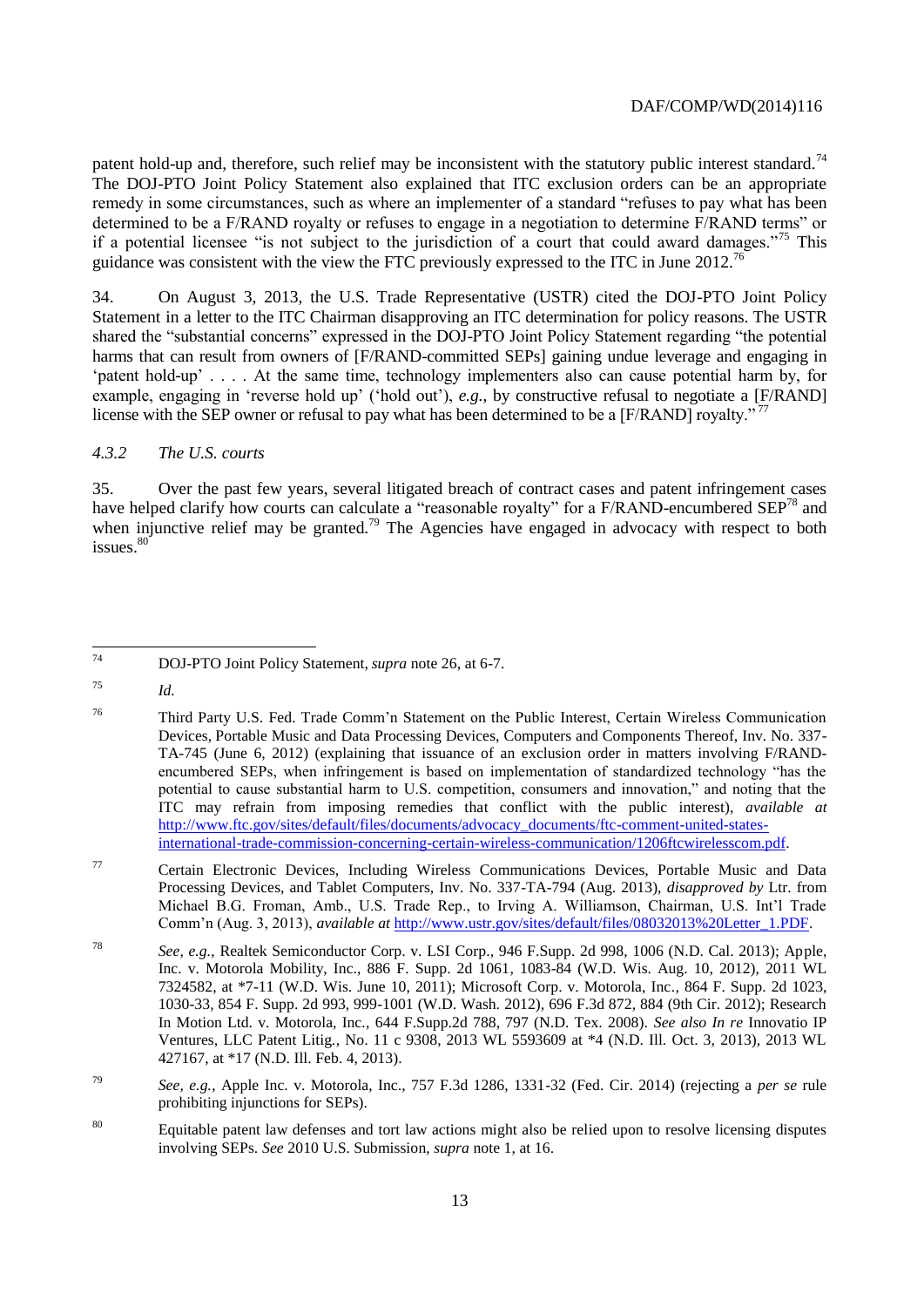#### *4.3.2.1 F/RAND royalty rate determinations*

36. In recent cases involving F/RAND licensing disputes, courts have considered a hypothetical *ex ante* negotiation between the parties using a modified version of the *Georgia-Pacific* factors.<sup>81</sup> Two decisions by district court judges determining a RAND rate or range, which have been informed by the goals of RAND, are instructive.<sup>82</sup> [Note: The U.S. Court of Appeals for the Federal Circuit remanded one district court decision just as this submission was finalized. It is not reflected in this discussion.<sup>83</sup>] These [earlier] decisions acknowledged that RAND licensing requirements seek to avoid patent hold-up and encourage "widespread adoption" of a standard,<sup>84</sup> and that a RAND rate must maintain incentives to participate in and contribute technology to a standard.<sup>85</sup> The decisions are also cognizant of the problem of royalty stacking "and the need to ensure that the aggregate royalties associated with a given standard are reasonable," given that today's standards incorporate intellectual property from multiple owners.<sup>86</sup> In applying the modified *Georgia-Pacific* factors, these courts discussed, *inter alia*, comparable RAND licenses, $87$  whether the SSO could have adopted alternatives to the patented technology,  $88$  and the incremental value contributed by the patented technology to the standard, apart from the value associated with its adoption into the standard.<sup>89</sup>

37. These recent decisions are consistent with the FTC's 2011 report, *The Evolving IP Marketplace: Aligning Patent Notice and Remedies with Competition*, in which the FTC described the potential for

- <sup>83</sup> Ericsson Inc. v. D-Link Sys., Inc., No., 2013-1625 (Fed. Cir. Dec. 4, 2014).
- <sup>84</sup> Innovatio, 2013 WL 5593609, at \*8-9, 12; Microsoft, 2013 WL 2111217, at \*10-12.
- <sup>85</sup> Innovatio, 2013 WL 5593609, at \*12, 20; Microsoft, 2013 WL 2111217, at \*12, 20, 80.
- <sup>86</sup> Microsoft, 2013 WL 2111217, at \*11-12, 20, 73-74, 86; Innovatio, 2013 WL 5593609, at \*9-10, 38.
- 87 Innovatio, 2013 WL 5593609, at \*5, 30-37; Microsoft, 2013 WL 2111217, at \*18, 20, 64-101.

 $81$ See Georgia-Pacific Corp. v. United States Plywood Corp., 318 F. Supp. 1116, 1120 (S.D.N.Y. 1970), *modified and aff'd*, 446 F.2d 295 (2d Cir. 1971).

<sup>82</sup> *In re* Innovatio IP Ventures, LLC Patent Litig*.*, 2013 WL 5593609 (N.D. Ill. October 3, 2013); Microsoft Corp. v. Motorola, Inc., 2013 WL 2111217 (W.D. Wash. April 25, 2013); *cf*. CSIRO v. Cisco Sys. Inc., 2014 WL 3805817 (E.D. Tex. July 23, 2014) (no modification of the *Georgia-Pacific* analysis when the F/RAND commitment extended only to an early version of the standard and "a modified analysis . . . would have a *de minimus* impact on the overall royalty," but the court would consider the F/RAND obligation when appropriate). There have also been two jury verdicts. *See* Ericsson Inc. v. D-Link Sys., Inc., 2013 WL 4046225 (E.D. Tex. 2013), *aff'd in part, rev'd in part, vacated-in-part and remanded*, No., 2013-1625 (Fed. Cir. Dec. 4, 2014); Realtek Semiconductor Corp. v. LSI Corp., 2014 WL 2738216 (N.D. Cal. June 16, 2014).

<sup>88</sup> Innovatio, 2013 WL 5593609, at \*19-20; Microsoft, 2013 WL 2111217, at \*13, 19, 53-54 (discussing one modified *Georgia-Pacific* factor and explaining "the parties to a hypothetical negotiation under a RAND commitment would consider alternatives that could have been written into the standard instead of the patented technology. The focus is on the period before the standard was adopted and implemented (i.e., *ex ante* ).").

<sup>89</sup> Microsoft, 2013 WL 2111217, at \*12-13 ("[A] reasonable royalty rate for an SEP committed to a RAND obligation must value the patented technology itself, which necessarily requires considering the importance and contribution of the patent to the standard. If alternatives available to the patented technology would have provided the same or similar technical contribution to the standard, the actual value provided by the patented technology is its incremental contribution. . . . Thus, comparison of the patented technology to the alternatives that the SSO could have written into the standard is a consideration in determining a RAND royalty"). *See also id.* at \*18, \*85-86. *But cf. id.* at \*13 (raising practical concerns about determining incremental value); Innovatio, 2013 WL 5593609, at \*37.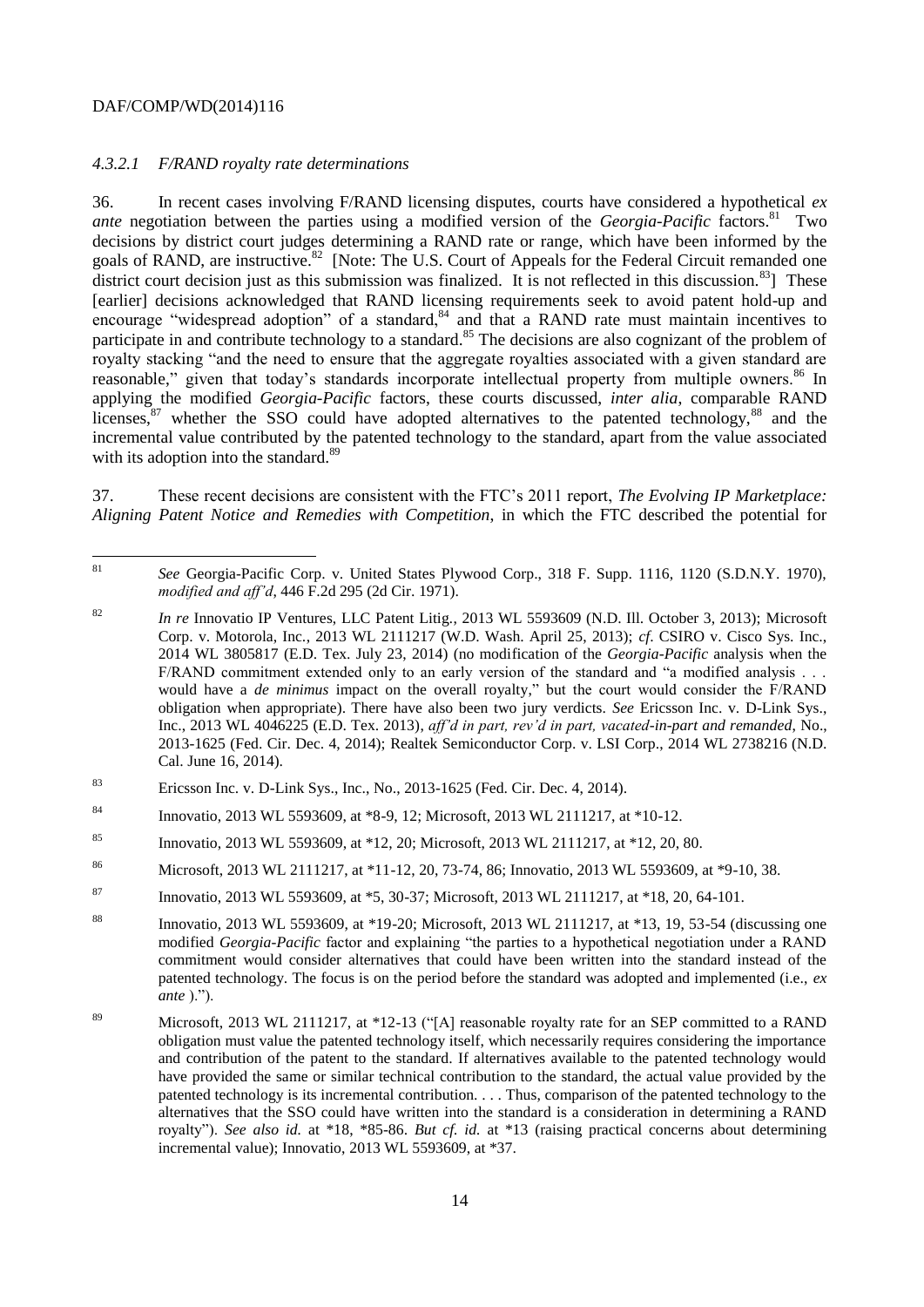patentees to engage in hold-up through patent assertions,<sup>90</sup> and made recommendations for the determination of reasonable royalty damages to avoid hold-up generally and in the standard-setting context. The FTC observed that "a court may look to reasonable royalty damages law for guidance" in addressing F/RAND licensing disputes.<sup>91</sup> Specifically, the FTC recommended that reasonable royalty damages for F/RAND-encumbered patents be set using the hypothetical negotiation framework, and recognized that in market negotiation before the standard is set and switching costs accrue, a licensee would be unwilling to agree to a royalty that exceeded "the incremental value of the patented technology over alternatives available at the time the standard was defined."<sup>92</sup>

#### *4.3.2.2 The use of injunctions*

38. Under the U.S. Supreme Court's 2006 decision in *eBay Inc. v. MercExchange, LLC*,<sup>93</sup> a patent holder must satisfy four factors in order to obtain an injunction:

*(1) that it has suffered an irreparable injury; (2) that remedies available at law, such as monetary damages, are inadequate to compensate for that injury; (3) that, considering the balance of hardships between the plaintiff and defendant, a remedy in equity is warranted; and (4) that the public interest would not be disserved by [an] injunction.<sup>94</sup>*

39. Recent U.S. court decisions have applied the *eBay* standard when examining the availability of injunctive relief for the infringement of an SEP subject to a voluntary commitment to license on F/RAND terms for uses implementing a standard. In the first U.S. federal decision at the appellate level, *Apple v. Motorola*, the U.S. Court of Appeals for the Federal Circuit affirmed the district court's denial of an injunction to the SEP holder, Motorola. In so doing, the court described the *eBay* standard as providing "ample strength and flexibility for addressing the unique aspects of [F/RAND] committed patents and industry standards in general."<sup>95</sup> The court expressly rejected "a per se rule that injunctions are unavailable for SEPs [subject to a F/RAND commitment]."<sup>96</sup> The court explained that "[a] patentee subject to [F/RAND] commitments may have difficulty establishing irreparable harm. On the other hand, an injunction may be justified where an infringer unilaterally refuses a [F/RAND] royalty or unreasonably delays negotiations to the same effect."<sup>97</sup> The court acknowledged the public interest "in encouraging participation in standard-setting organizations but also in ensuring that SEPs are not overvalued."<sup>98</sup> The court noted that district courts are "more than capable of considering these factual issues when deciding whether to issue an injunction."<sup>99</sup> Addressing the facts presented in the appeal, the court concluded that Motorola's F/RAND licensing "commitments, which yielded many license agreements . . ., strongly suggest that money damages are adequate to fully compensate [it] for any infringement."<sup>100</sup>

| 90 | See FTC 2011 Evolving IP Marketplace Report, <i>supra</i> note 42. |  |
|----|--------------------------------------------------------------------|--|
|    |                                                                    |  |

 $\overline{a}$ 

- <sup>93</sup> eBay Inc. v. MercExchange, L.L.C., 547 U.S. 388 (2006).
- <sup>94</sup> *Id.* at 391.
- <sup>95</sup> Apple Inc. v. Motorola, Inc., 757 F.3d 1286, 1332 (Fed. Cir. 2014).
- <sup>96</sup> *Id.* at 1331.
- <sup>97</sup> *Id.* at 1332.
- <sup>98</sup> *Id.*
- <sup>99</sup> *Id.*
- <sup>100</sup> *Id.*

<sup>91</sup> *Id.* at 194.

<sup>92</sup> *Id.*